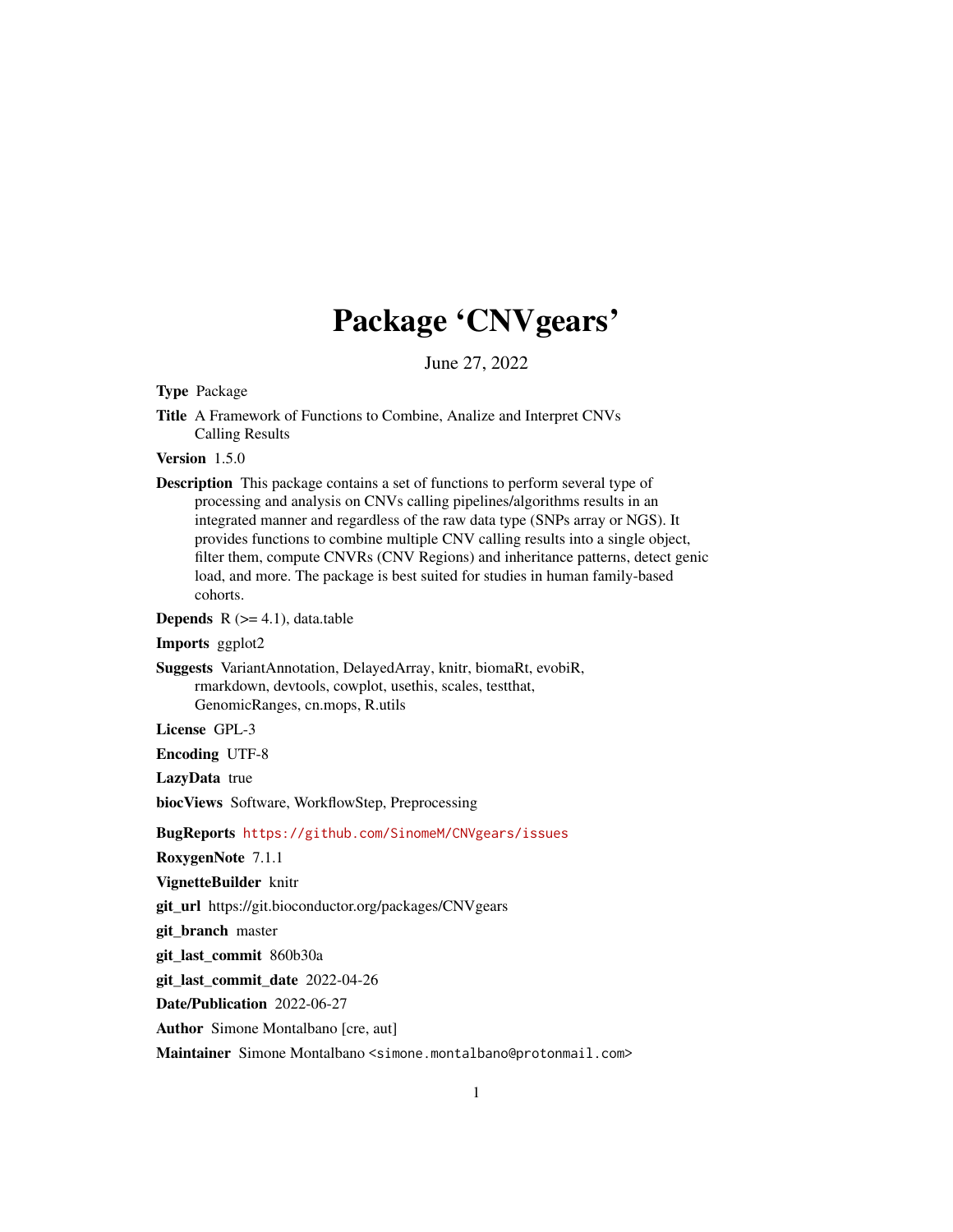## <span id="page-1-0"></span>R topics documented:

|       |                                                                                                               | $\overline{2}$ |
|-------|---------------------------------------------------------------------------------------------------------------|----------------|
|       |                                                                                                               | 3              |
|       |                                                                                                               | $\overline{4}$ |
|       |                                                                                                               | 5              |
|       | $CNV results_to_GRanges \dots \dots \dots \dots \dots \dots \dots \dots \dots \dots \dots \dots \dots \dots$  | 6              |
|       |                                                                                                               | 7              |
|       |                                                                                                               | 7              |
|       |                                                                                                               | 9              |
|       |                                                                                                               | 9              |
|       |                                                                                                               | <b>10</b>      |
|       |                                                                                                               | 11             |
|       |                                                                                                               | 11             |
|       |                                                                                                               | 12             |
|       |                                                                                                               | 12             |
|       |                                                                                                               | 13             |
|       |                                                                                                               | 13             |
|       |                                                                                                               | 14             |
|       | $inter\_res\_merge \dots \dots \dots \dots \dots \dots \dots \dots \dots \dots \dots \dots \dots \dots \dots$ | 15             |
|       |                                                                                                               | 16             |
|       |                                                                                                               | 16             |
|       |                                                                                                               | 17             |
|       |                                                                                                               | 18             |
|       |                                                                                                               | 18             |
|       |                                                                                                               | 19             |
|       |                                                                                                               | 20             |
|       |                                                                                                               | 21             |
|       |                                                                                                               | 22             |
|       |                                                                                                               | 23             |
|       |                                                                                                               | 24             |
|       |                                                                                                               | 26             |
|       |                                                                                                               |                |
|       |                                                                                                               | 28             |
| Index |                                                                                                               | 29             |

chr\_uniform *Uniform chromosome notation*

## Description

This is a function for internal use in the package, it handles the standardize process of chromosome notation within the other functions.

#### Usage

chr\_uniform(DT\_in)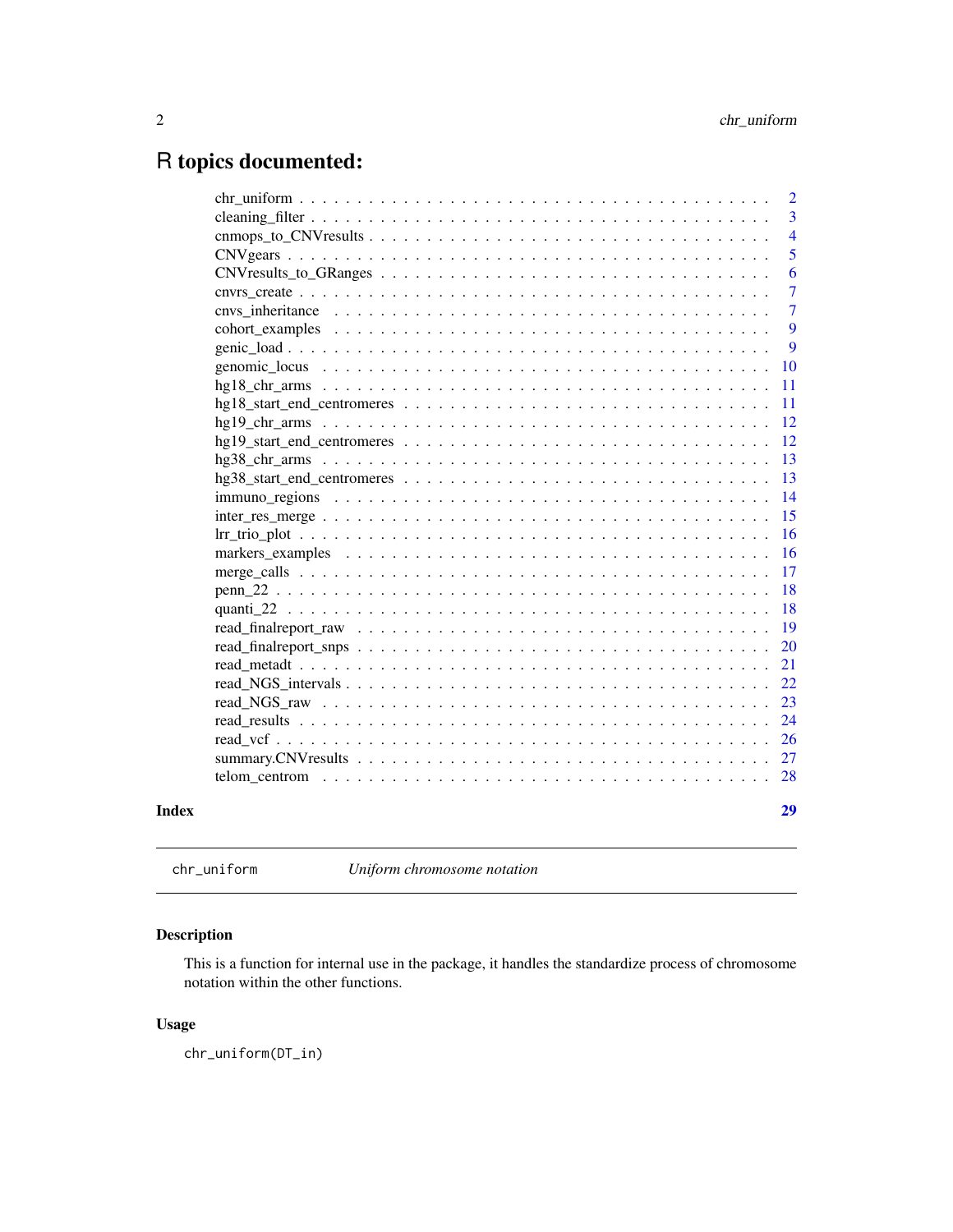#### <span id="page-2-0"></span>cleaning\_filter 3

#### Arguments

DT\_in, a data.table with a columns named "chr"

#### Value

the same data.table in input with the "chr" uniformed to the notation "1", "2", ... , "23", "24" for the chromosomes 1:22, X and Y

#### Examples

```
DT <- data.table::data.table(chr= c("chr1", "chrX", "chr20"))
DT <- chr_uniform(DT)
DT
```
<span id="page-2-1"></span>cleaning\_filter *Filter CNVs calls based on several parameters*

#### Description

cleaning\_filter "clean" a CNV calls dataset based on measures such as length, number of calls per sample and more.

#### Usage

```
cleaning_filter(
  results,
 min_len = 10000,
 min_N = 10,
 blacklists = NULL,
 blacklist_samples = NULL,
 blacklist_chrs = NULL
\lambda
```
#### Arguments

| results.           | a data.table, the output of read_results.                                                                                                                                       |  |
|--------------------|---------------------------------------------------------------------------------------------------------------------------------------------------------------------------------|--|
| min_len,           | minimum CNVs length, any shorter event will be filtered out. Default is 10000.                                                                                                  |  |
| min_NP,            | minimum CNVs points, any shorter event will be filtered out. Default is 10.                                                                                                     |  |
| blacklists.        | blacklist, a list of data. table or data. frame containing at least the following<br>columns: "chr", "start", "end". Any event in a blacklists' region will be filtered<br>out. |  |
| blacklist_samples, |                                                                                                                                                                                 |  |
|                    | character vector containing samples ID to filter out.                                                                                                                           |  |
| blacklist_chrs,    |                                                                                                                                                                                 |  |
|                    | character vector containing chromosomes names in the package format, 1:22 for<br>autosomes and 23 24 for chr X and Y.                                                           |  |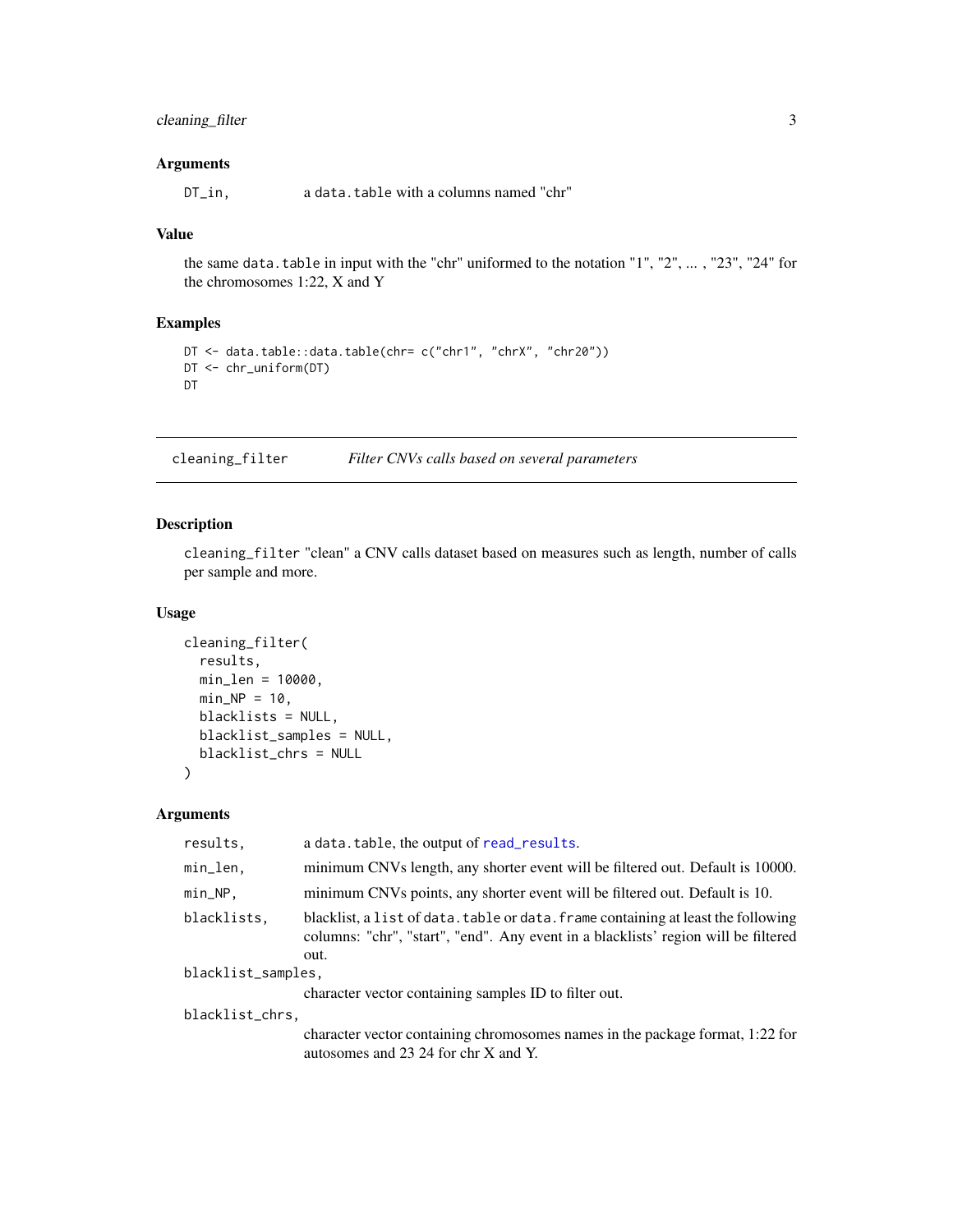#### <span id="page-3-0"></span>Details

This function can be used together with [summary](#page-0-0) in order to clean the dataset from possible noise and unwanted calls. It is generally recommended to briefly explore the data using [summary](#page-0-0) and then proceeding to filter out any unwanted group of events. Mandatory arguments of the function are "results" and "min\_len"/"min\_NP", default values are the authors suggested minimal filtering step, however its quite common to filter anything shorter than 10 or even 50 kb, and/or any call made by less than 10 points. The use of blacklist of any kind is optional and should be done with caution, as it can filter potential biologically relevant events. Over-segmented samples the user wishes to exclude can be specified via blacklist\_samples. Immunoglobulin regions can be generated with the function [immuno\\_regions](#page-13-1), while telomeric and/or centromeric regions can be obtained with [telom\\_centrom](#page-27-1).

#### Value

the CNVresults object results after the selected filters have been applied.

#### Examples

DT <- cleaning\_filter(penn\_22, min\_len = 50000)

cnmops\_to\_CNVresults *Convert cn.mops results into* CNVgears *format*

#### Description

Convert cn.mops results into CNVgears format

#### Usage

```
cnmops_to_CNVresults(cnRes, sample_list, markers)
```
#### Arguments

| cnRes       | cn. mops results (after integer CN calling)                                                                                         |
|-------------|-------------------------------------------------------------------------------------------------------------------------------------|
| sample_list | minimal cohort metadata, a data. table produced by the function read_metadt.                                                        |
| markers     | a data, table containing the marker list, the output read final report snps<br>with DT_type set to "markers" or read_NGS_intervals. |

#### Value

the input object cnRes converted into CNVresults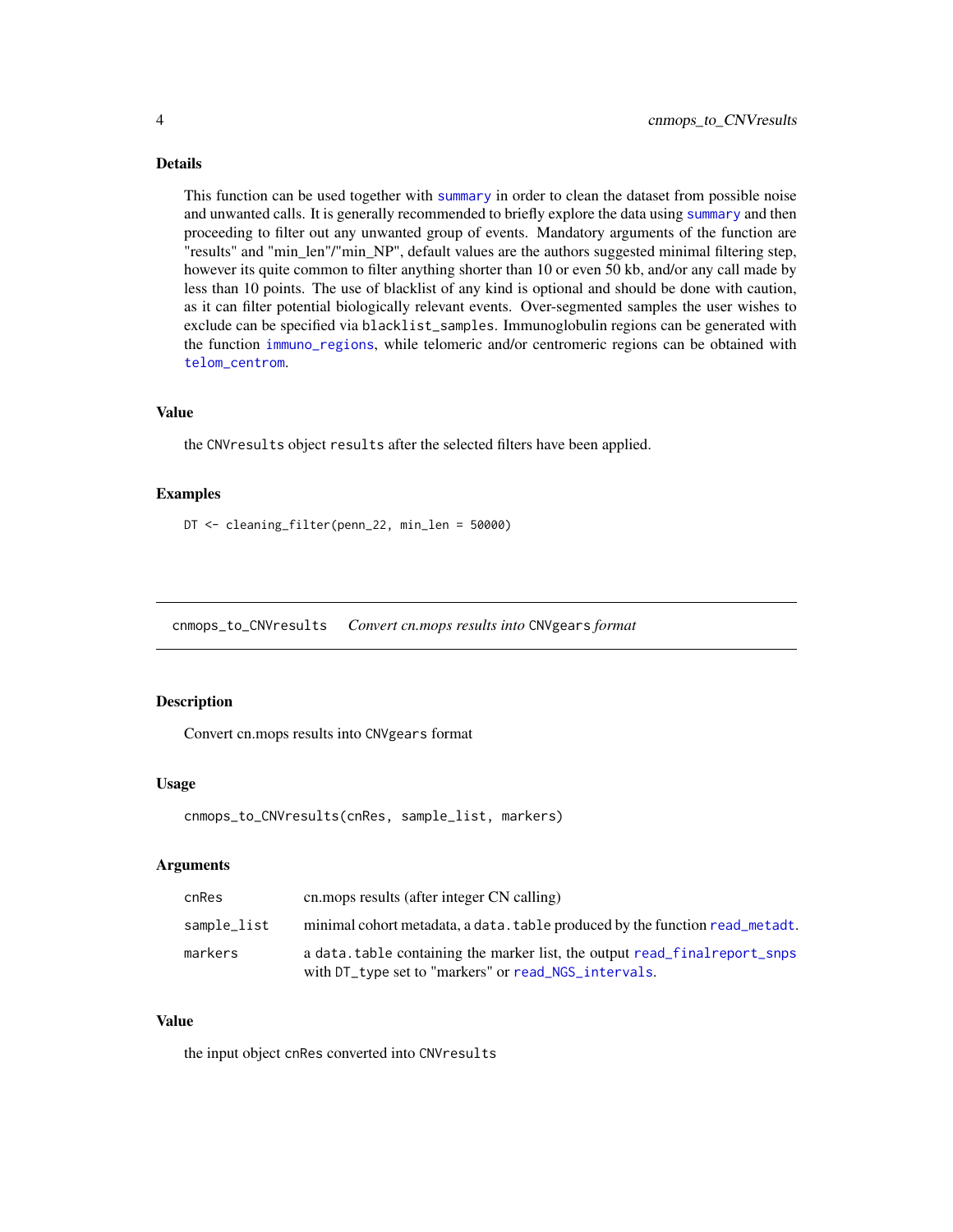#### <span id="page-4-0"></span>CNVgears 5

#### Examples

```
library(cn.mops)
data(cn.mops)
resCNMOPS <- cn.mops(XRanges)
resCNMOPS <- calcIntegerCopyNumbers(resCNMOPS)
resCNMOPS_cnvs <- cnvs(resCNMOPS)
# cnmops_calls <- cnmops_to_CNVresults(resCNMOPS_cnvs, sample_list, markers)
```
CNVgears *CNVgears: A package to analyze CNVs calling/segmentation results*

#### **Description**

CNvgears provides several functions to analyze the results of CNVs calling and/or segmentation on SNPs arrays or NGS data.

#### Details

The CNVgears package provides several functions useful in order to perform a series of analysis the result of CNVs calling or segmentation pipelines or algorithms, on both Ilummina SNP array (e.g. PennCNV, iPattern or EnsembleCNV) and NGS data (e.g. ModSeg and gCNV pipelines from GATK), in an integrated framework. To do so all the data is imported in a standardized manner, allowing the user to perform analysis and data manipulation regardless of the initial raw data type, from (among the others) CNVRs creation and exclusion of immunoglobulin regions, to de novo CNVs discovery and genic content annotation.

It has been originally developed for the CNVs characterization of the Italian Autism Network (ITAN) collection (DOI: 10.1186/s12888-018-1937-y).

#### Analysis pipelines examples

Here are briefly illustrated some workflow examples that can be done either interactively on sequentially. See the vignettes for further details.

Staring from the results of gCNV and ModSeg pipelines on WES data in a cohort of families:

- 1. load the intervals list (using [read\\_NGS\\_intervals](#page-21-1));
- 2. load samples table with minimal metadata (sample ID, sex, role, family ID);
- 3. load the segmentation results of all the samples in the cohort, for each pipeline separately;
- 4. merge adjacent segments (with equal CN);
- 5. filter out CNVs in immunoglobulin (IG) regions;
- 6. find eventual oversegmented samples (can be marked or excluded from the analysis);
- 7. find replicated segments in the pipelines and merge the results into a single data.table;
- 8. create the CNVRs;
- 9. exclude common CNVs based on the CNVRs frequency;
- 10. annotate genic contents of the CNVs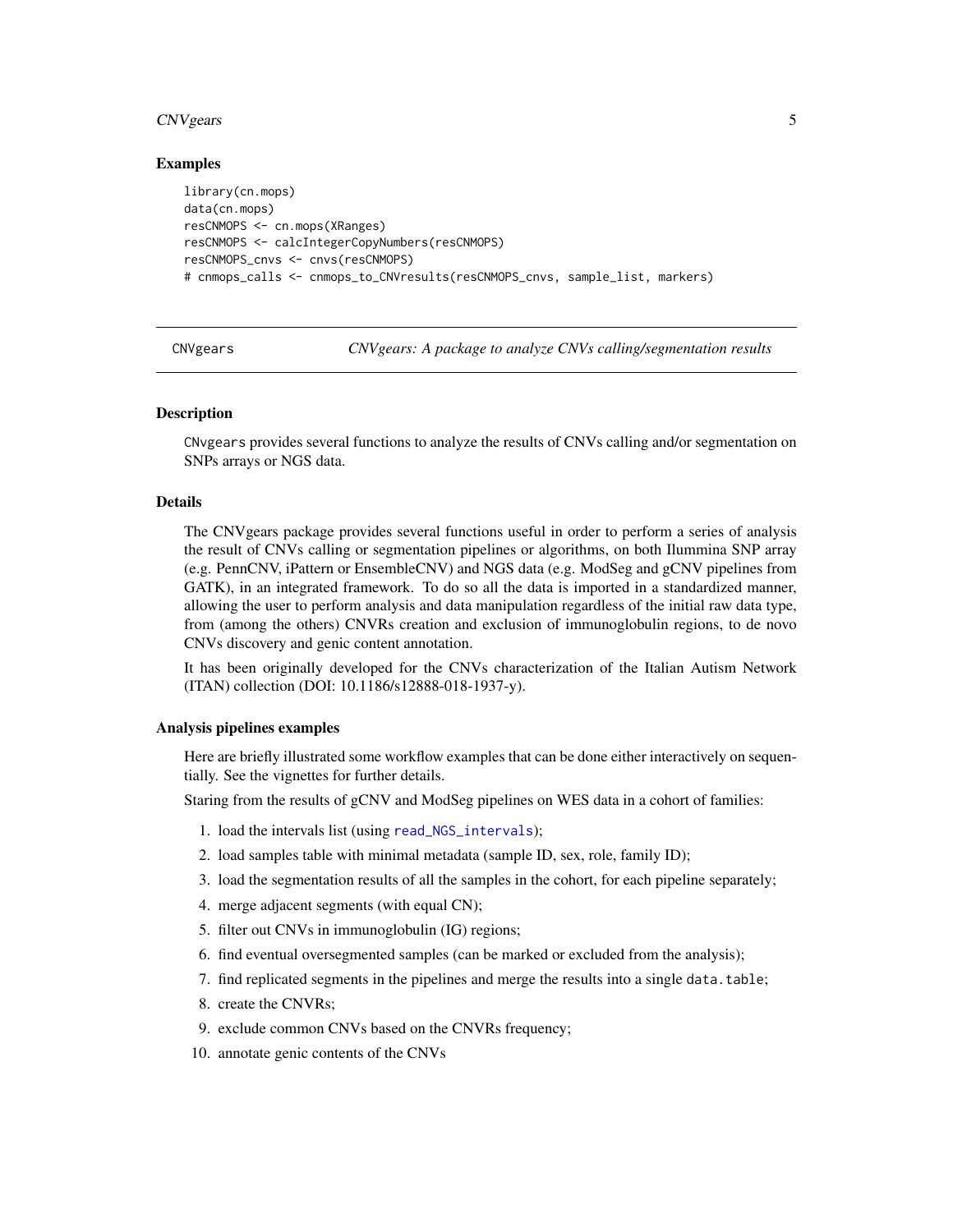- <span id="page-5-0"></span>11. find the inheritance pattern of a selected subset of events (or the whole dataset) in the offspring, based on the segments of the parents;
- 12. fine-screen putative de novo calls using the per-interval raw data (copy ratio or LRR like) of the trio;
- 13. visualize the good de novo candidate per point raw data in the family to visually confirm the inheritance pattern.

#### CNVgears functions

The CNVgears functions are organized in groups:

- input/output
- filtering
- CNVRs
- inter results comparison and merging
- de novo discovery/inheritance pattern detection
- plotting

CNVresults\_to\_GRanges *CNVresults to GRanges*

#### Description

CNVresults\_to\_GRanges convert CNVresults objects into GRanges

#### Usage

CNVresults\_to\_GRanges(DT)

#### Arguments

DT a CNVresults object.

#### Details

A simple wrapper for the function GenomicRanges::makeGRangesFromDataFrame. Retained metadata columns are: sample\_ID, GT and meth\_ID.

#### Value

the input object DT converted into GRanges.

#### Examples

GR <- CNVresults\_to\_GRanges(penn\_22)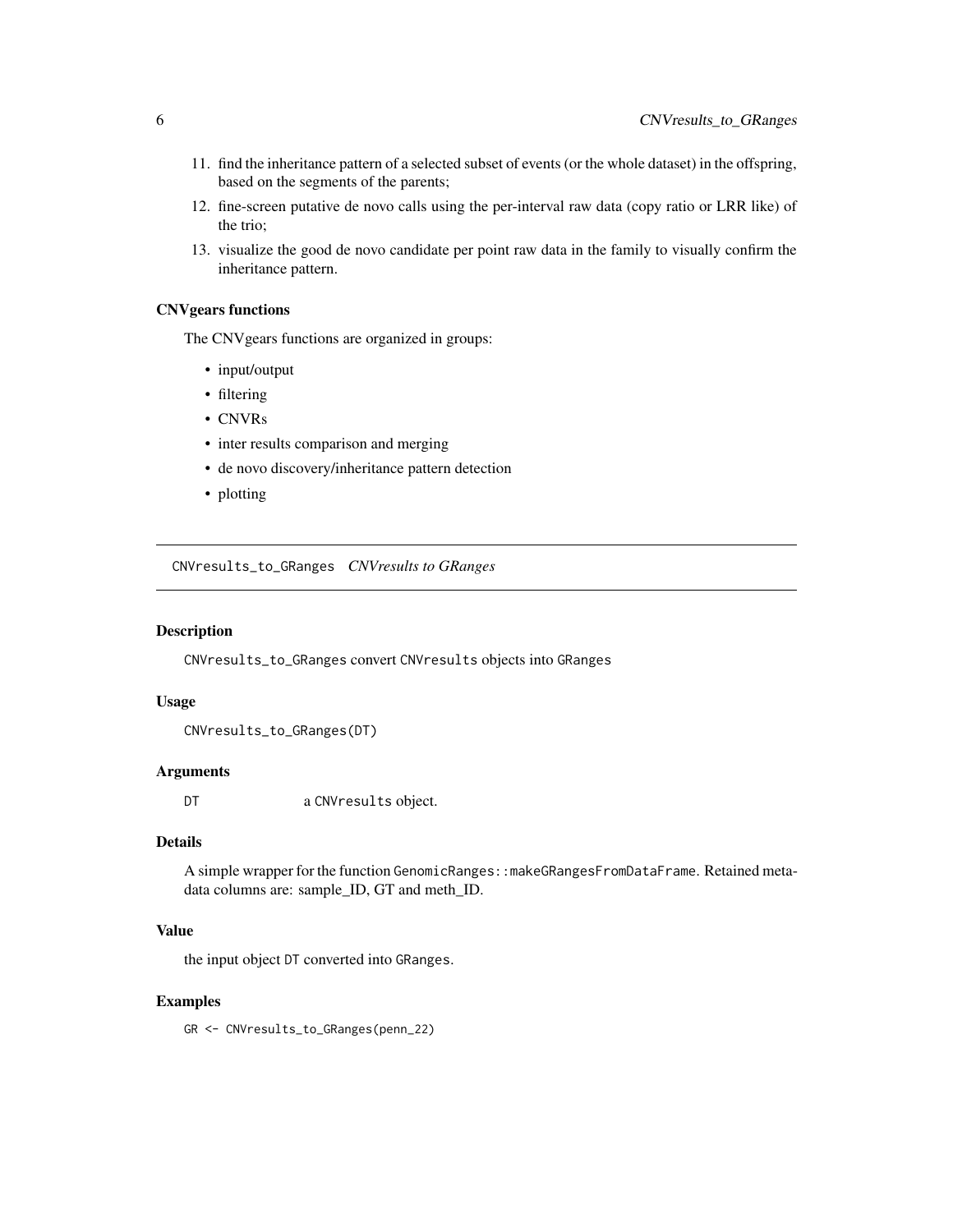<span id="page-6-0"></span>

cnvrs\_create compute CNVRs on a CNVResutls object, typically the output of [inter\\_res\\_merge](#page-14-1).

#### Usage

cnvrs\_create(cnvs, chr\_arms, prop = 0.3)

#### Arguments

| cnvs     | a CNV results produced by read_results.                                                                                          |
|----------|----------------------------------------------------------------------------------------------------------------------------------|
| chr_arms | a data. table containing chromosomal arms locations. They are bundled in the<br>package for hg18, hg19 and hg38 (hgXX_chr_arms). |
| prop     | reciprocal overlap proportion, default $0.3$ (30%).                                                                              |

#### Details

Copy Number Variable Regions (CNVRs) are defined as groups of reciprocal overlapping CNVs. This function first try to assign every call to a CNVR (or create a new one if it is not possible), then check if adjacent CNVRs cam be merged, and finally recheck all the CNVs in each CNVRs and un-assign them if the reciprocal overlap is no longer fulfilled with all the member of the CNVR. If any event is touched by this last step, a new cycle begins, this until no more CNVs can be removed from the assigned CNVR.

#### Value

a list of two elements. The first element is a data.table that contains the actual CNVR information, genomic location and frequency in the cohort. The second element is the CNVresults

#### Examples

```
DT <- cnvrs_create(penn_22, hg19_chr_arms)
```
cnvs\_inheritance *Compute CNVs inheritance*

#### Description

cnvs\_inheritance compute CNVs inheritance pattern and search good de novo CNVs candidates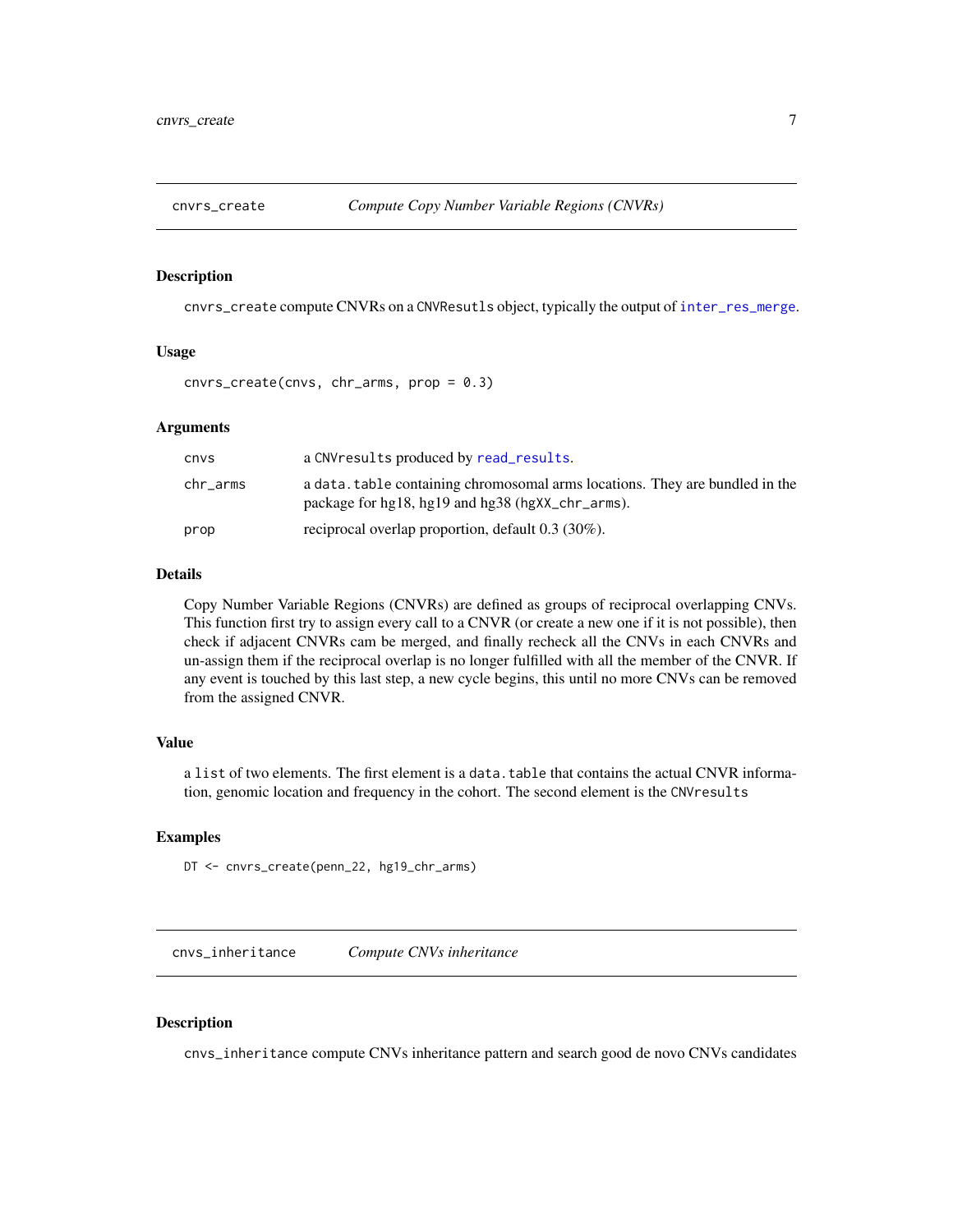#### Usage

```
cnvs_inheritance(
  sample_list,
  markers,
  results,
  raw_path,
  mmethod = 1,
  alfa = 0.05,
  min\_NP = 10,
  adiust_pval = TRUE,reciprocal_overlap = 0.3
)
```
#### Arguments

| sample_list        | a data. table, the output of read_metadt.                                                                        |
|--------------------|------------------------------------------------------------------------------------------------------------------|
| markers            | a data.table, the output of read_NGS_intervals or read_final report_snps,<br>depending on the initial data type. |
| results            | a CNV results object, the output of read_results or inter_res_merge.                                             |
| raw_path           | character, the path where raw data processed by read_NGS_raw or read_final report_raw.                           |
| mmethod            | fine-screening method.                                                                                           |
| alfa               | p value alfa value, default in 0.05.                                                                             |
| min_NP             | minimum number of points to try fine screening a de novo candidate                                               |
| adjust_pval        | logical compute adjusted p-value?                                                                                |
| reciprocal_overlap |                                                                                                                  |
|                    | minimum reciprocal overlap for inherited CNVs detection                                                          |

#### Details

Given a trio (mother, father, offspring) this function computes inheritance patterns of the offspring's CNVs. This is done both by comparing the actual calls in the trio (CNVs-level) and the raw data (markers-level). For this reason it is suggested to use it separately on each method and then combine the results. As an example if the focus are de novo CNVs, select only those and then combine the outputs using [inter\\_res\\_merge](#page-14-1). In this way it also possible to further increase the confidence in the results, e.g. by filtering out all de novo candidates called by a single method.

Internally the function is structured in several steps. [...]

#### Value

a CNVresults object with some additional columns: inheritance and related p-values.

<span id="page-7-0"></span>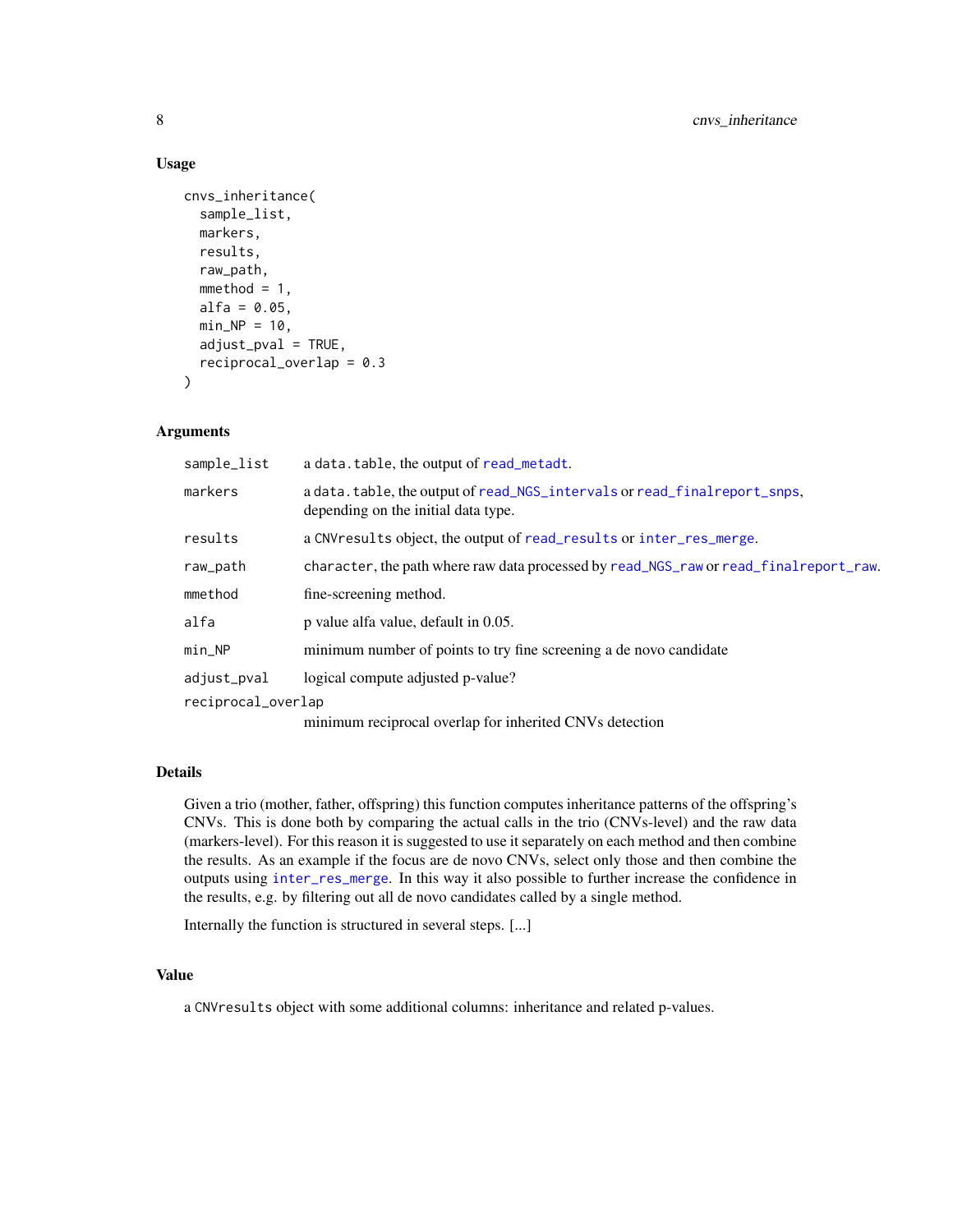<span id="page-8-0"></span>cohort\_examples *Sample list for the runnable examples. It comes from CNV calling on array data from a subset of the 1000 Genomes project, see vignettes for more details.*

#### Description

Sample list for the runnable examples. It comes from CNV calling on array data from a subset of the 1000 Genomes project, see vignettes for more details.

#### Usage

cohort\_examples

#### Format

An object of class data.table (inherits from data.frame) with 23 rows and 4 columns.

genic\_load *Annotate genic load*

#### Description

Annotate genic load

#### Usage

```
genic_load(DT_in, biotypes = "protein_coding", mart = NULL)
```
#### Arguments

| $DT_in,$  | a data. table consisting of CNVs calling results.                                                                                                                                                                                                                                                                                                                         |
|-----------|---------------------------------------------------------------------------------------------------------------------------------------------------------------------------------------------------------------------------------------------------------------------------------------------------------------------------------------------------------------------------|
| biotypes, | character vector of Genecode biotypes, default value is "protein_coding".                                                                                                                                                                                                                                                                                                 |
| mart,     | user specified biomaret: use Mart() object. Used if $DT_in$ is assembly (e.g.<br>hg19) require older Ensembl releases. If NA the latest release available by<br>biomaRt::useMart() is used.                                                                                                                                                                               |
|           | This function takes a CNV results object as input and add two additional columns<br>representing the genic content of each call, i.e. "genes" and "n_genes". The<br>genes considered can be changed using the biotypes parameter depending on<br>which types of genes is the user interested in. At the moment, genes a stored as<br>a "-" separated list of Ensembl IDs. |

#### Value

the CNVresults object DT\_in with additional columns: genes and n\_genes.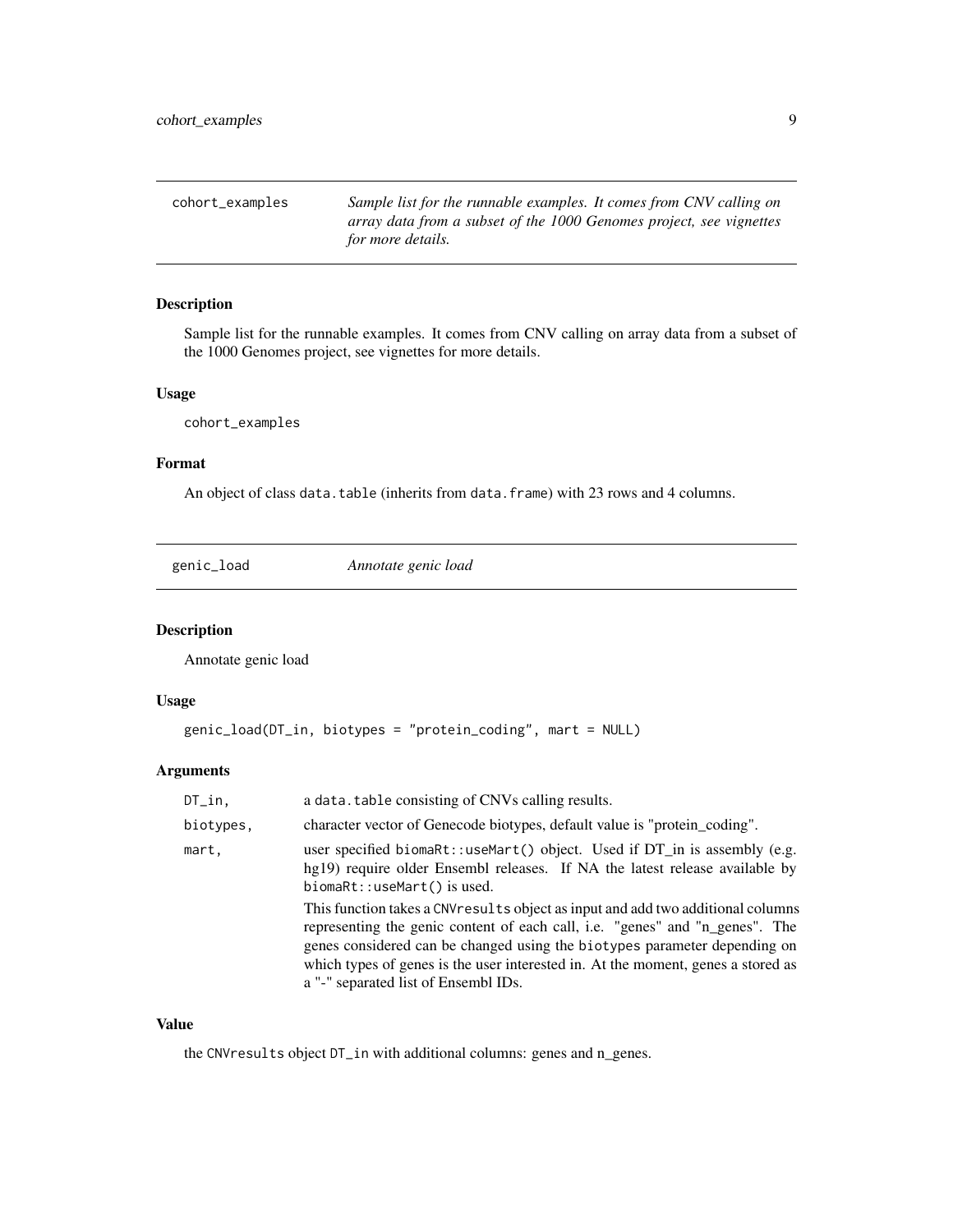#### Examples

```
## Not run:
DT <- genic_load(penn_22)
## End(Not run)
```
genomic\_locus *Rapid genomic locus annotator for CNV calls*

#### Description

genomic\_locus add the locus information to a data.table containing CNV calls-like data

#### Usage

```
genomic_locus(
 DT_in,
  remote_cytobands = TRUE,
 bands,
  assembly = "hg19",keep_str_end = TRUE
\lambda
```
#### Arguments

| $DT_in,$          | a data.table, usually read_results output.                                                           |  |
|-------------------|------------------------------------------------------------------------------------------------------|--|
| remote_cytobands, |                                                                                                      |  |
|                   | logical, indicates whether the function should download the CytoBands file or<br>use a local object. |  |
| bands,            | the local object if remote_cytobands is set to FALSE.                                                |  |
| assembly,         | character, specify the genomic assembly. Can be either "hg18", "hg19" or<br>"hg38".                  |  |
| keep_str_end,     | logical, specify if intermediate columns (locus_start and locus_end) must be<br>kept or discarded.   |  |

#### Details

This function takes a CNVresults object and add a columns containing the genomic locus information. By default the file containing the CytoBands location for the specified assembly are downloaded from UCSC website, but also a local object (as data.table or data.frame) can be used via the argument bands.

#### Value

a CNVresults, DT\_in with the additional column "locus".

<span id="page-9-0"></span>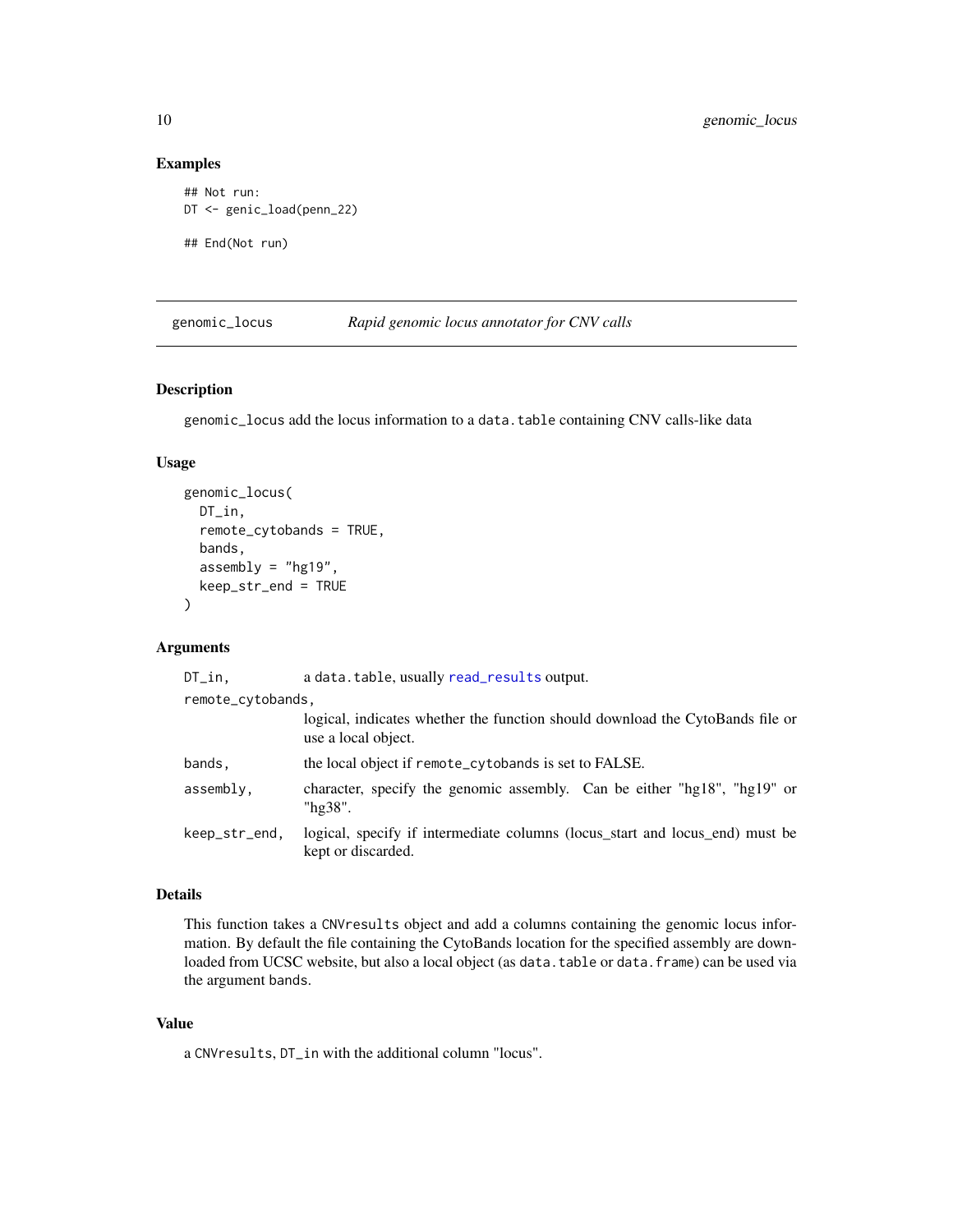#### <span id="page-10-0"></span>hg18\_chr\_arms 11

#### Examples

```
## Not run:
DT <- genomic_locus(penn_22)
## End(Not run)
```
hg18\_chr\_arms *Chromosomal location of the genomic arms for the assembly hg18*

#### Description

Chromosomal location of the genomic arms for the assembly hg18

#### Usage

hg18\_chr\_arms

#### Format

A data.table with four columns:

chr chromosome name (1:24 format)

arm\_ID genomic arm name

start genomic location of the arm start

end genomic location of the arm end

```
hg18_start_end_centromeres
```
*Start, end and centrosome location of each chromosome for the assembly hg18*

#### Description

Start, end and centrosome location of each chromosome for the assembly hg18

#### Usage

hg18\_start\_end\_centromeres

#### Format

A data.table with four columns:

chr chromosome name (1:24 format) start start end end

centromere centromere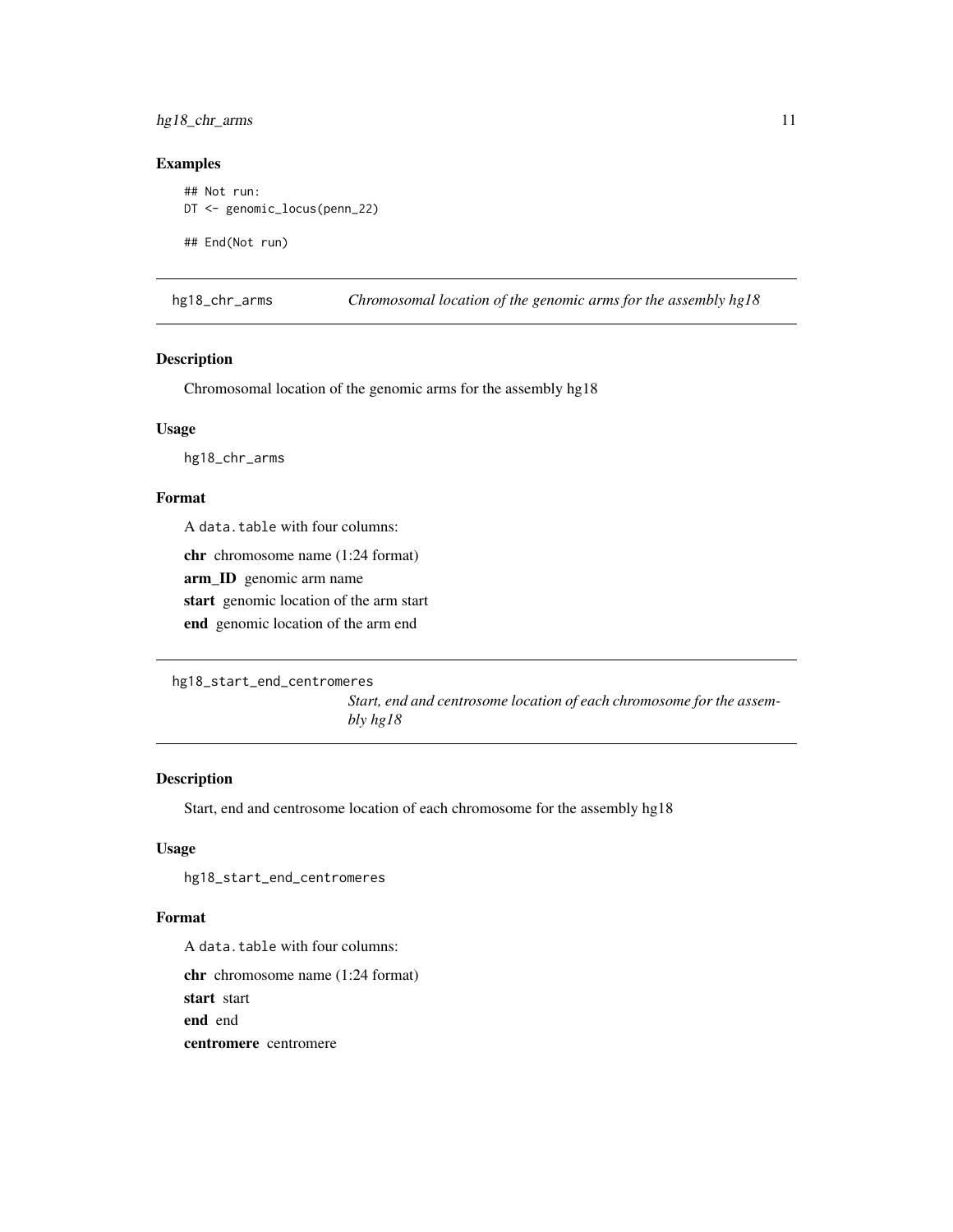<span id="page-11-0"></span>

Chromosomal location of the genomic arms for the assembly hg19

#### Usage

hg19\_chr\_arms

#### Format

A data.table with four columns:

chr chromosome name (1:24 format)

arm\_ID genomic arm name

start genomic location of the arm start

end genomic location of the arm end

```
hg19_start_end_centromeres
```
*Start, end and centrosome location of each chromosome for the assembly hg19*

#### Description

Start, end and centrosome location of each chromosome for the assembly hg19

#### Usage

hg19\_start\_end\_centromeres

#### Format

A data.table with four columns:

chr chromosome name (1:24 format)

start start

end end

centromere centromere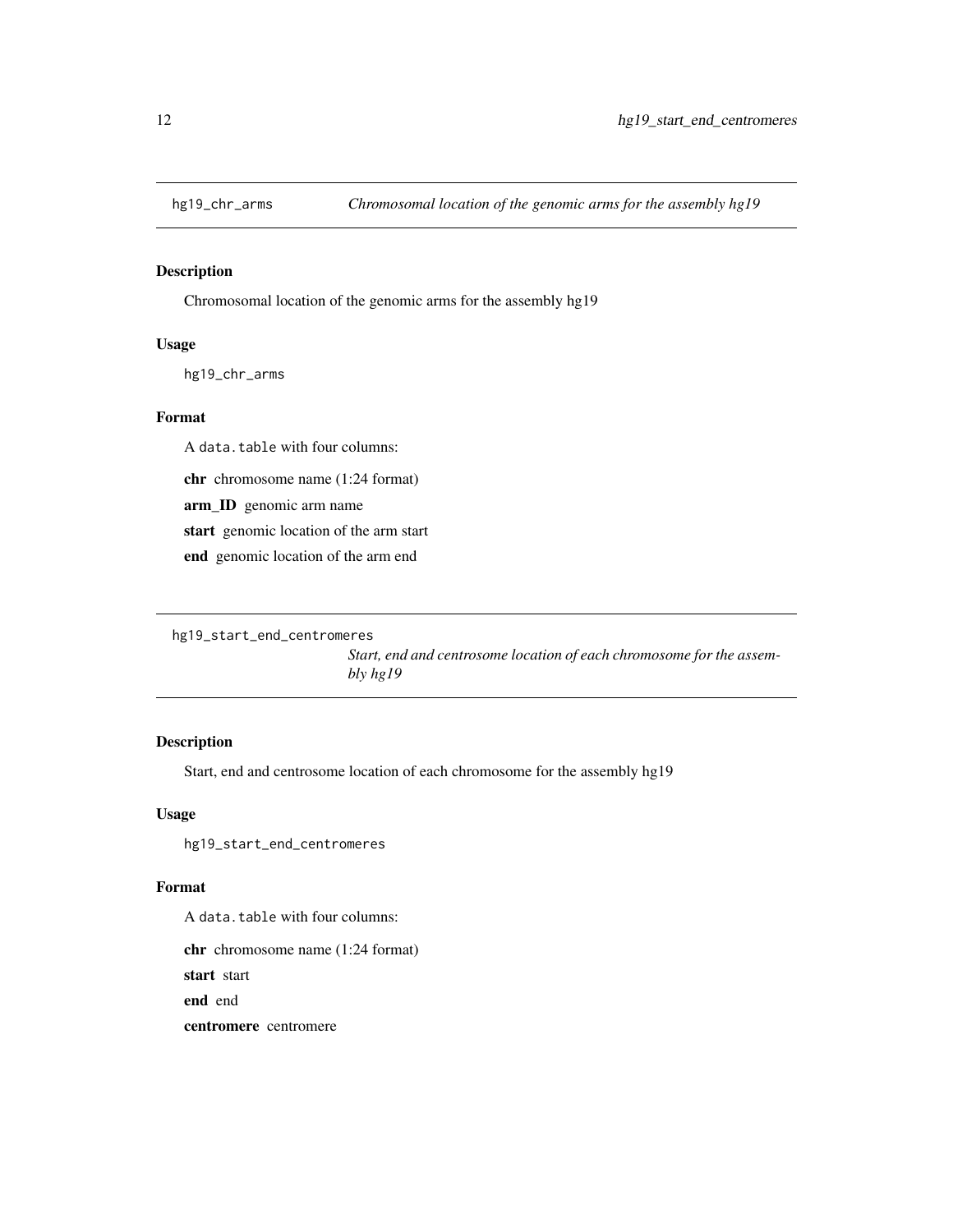<span id="page-12-0"></span>

Chromosomal location of the genomic arms for the assembly hg38

#### Usage

hg38\_chr\_arms

#### Format

A data.table with four columns:

chr chromosome name (1:24 format)

arm\_ID genomic arm name

start genomic location of the arm start

end genomic location of the arm end

```
hg38_start_end_centromeres
```
*Start, end and centrosome location of each chromosome for the assembly hg38*

#### Description

Start, end and centrosome location of each chromosome for the assembly hg38

#### Usage

hg38\_start\_end\_centromeres

#### Format

A data.table with four columns:

chr chromosome name (1:24 format)

start start

end end

centromere centromere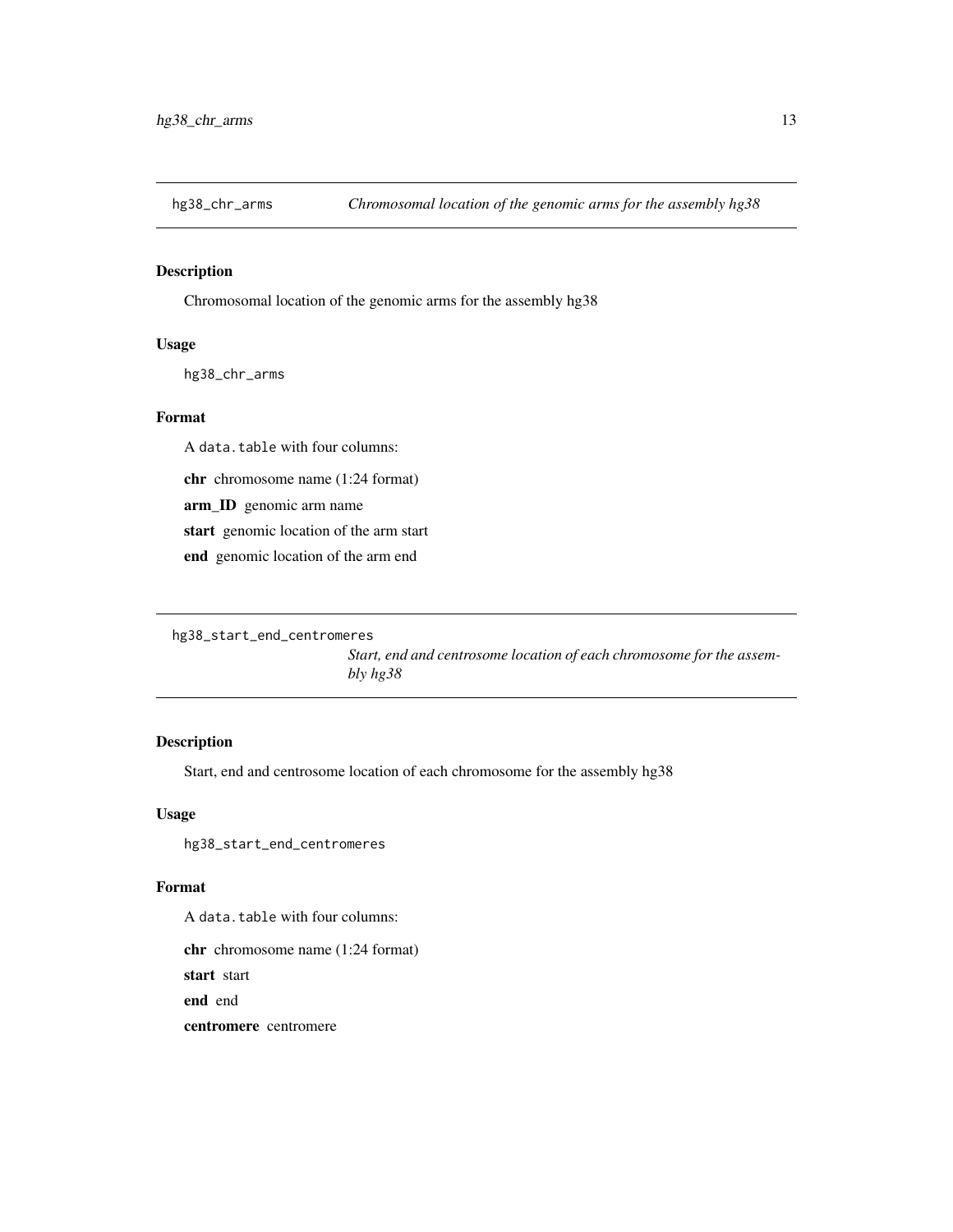<span id="page-13-1"></span><span id="page-13-0"></span>

Retrieve genomic regions of consecutive immunoglobulin genes

#### Usage

```
immuno_regions(biotype = NULL, n_genes = 5, mart = NULL)
```
#### Arguments

| biotype, | vector of character, is used to filter the genes based on gene_biotype from<br>to biomaRt:: getBM. By default all the immunoglobulin biotypes al listed in<br>Genecode <https: biotypes.html="" pages="" www.gencodegenes.org="">. If the user spec-<br/>ify one or more values only those are used.</https:> |
|----------|---------------------------------------------------------------------------------------------------------------------------------------------------------------------------------------------------------------------------------------------------------------------------------------------------------------|
| n_genes, | integer, number of minimum consecutive genes required to construct an "im-<br>munoglobulin region", default is 5.                                                                                                                                                                                             |
| mart,    | user provided mart (from biomaRt::useMart function). For older assemblies<br>the user must manually retrieve the correct mart via biomaret.                                                                                                                                                                   |
|          | immuno_regions is used to construct a data. table of genomic regions where<br>all the consecutive gene have an immunoglobulin (or user specified). The output<br>can be used as a blacklist in cleaning filter.                                                                                               |

#### Value

a list with two element, the first is a data.table containing the actual regions (to be passed to [cleaning\\_filter](#page-2-1) for example), the second is the full genes list (for the required biotypes), again as data.table.

#### Examples

```
## Not run:
DT <- immuno_regions(biotype = c("IG_C_gene", "IG_D_gene"))
## End(Not run)
```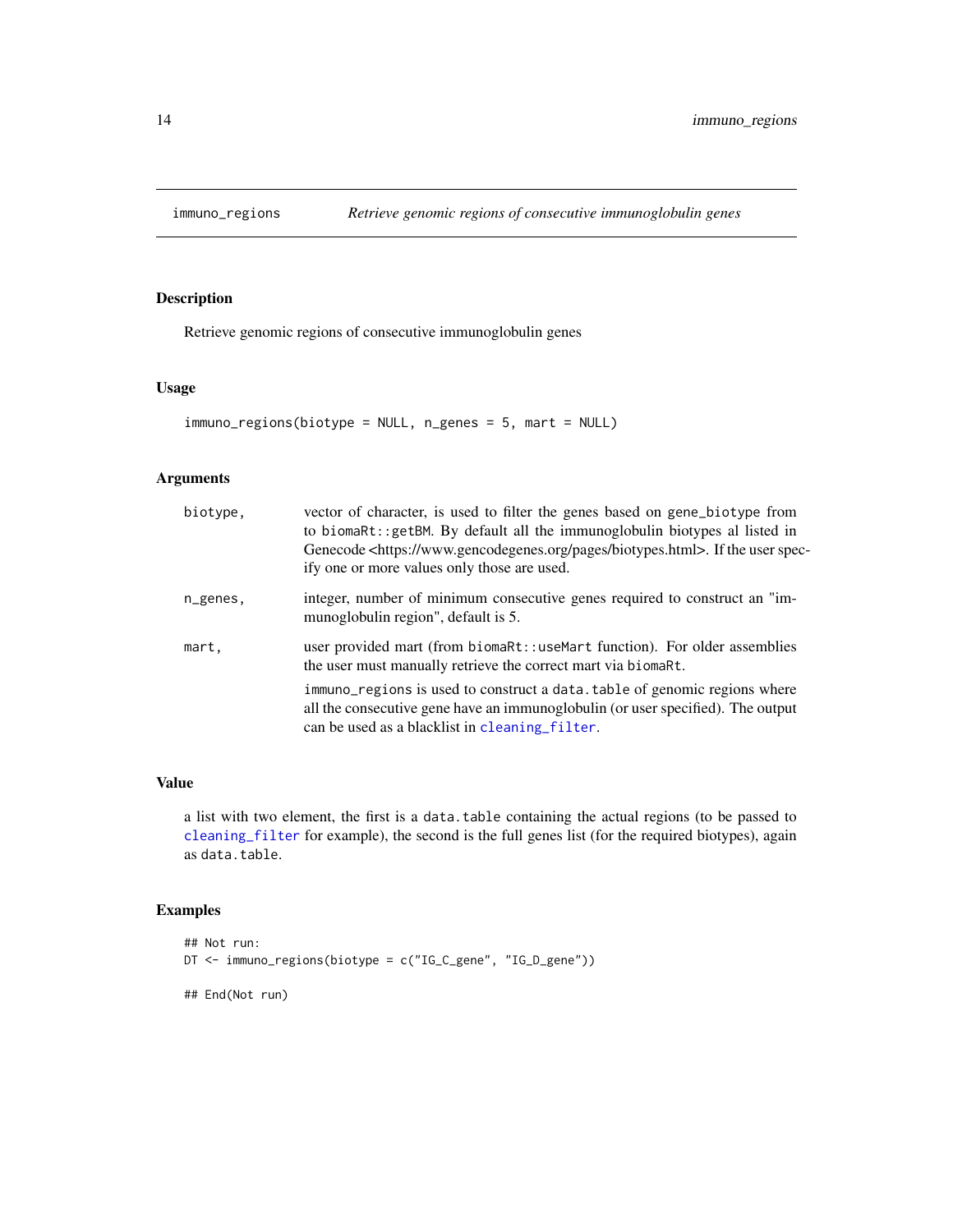<span id="page-14-1"></span><span id="page-14-0"></span>

inter\_res\_merge combines the results of multiple CNV calling methods imported via [read\\_results](#page-23-1) into a single CNVresults object.

#### Usage

```
inter_res_merge(
  res_list,
  sample_list,
  chr_arms,
 prop = 0.3,
  inner_outer = "outer"
)
```
#### Arguments

| res_list    | a list of CNVresults.                                                                                                            |
|-------------|----------------------------------------------------------------------------------------------------------------------------------|
| sample_list | cohort information                                                                                                               |
| chr_arms    | a data, table containing chromosomal arms locations. They are bundled in the<br>package for hg18, hg19 and hg38 (hgXX_chr_arms). |
| prop        | proportion of reciprocal overlap to define two calls as "replicated".                                                            |
| inner_outer | keep "inner" or "outer" borders? If NA all columns will be kept.                                                                 |

#### Details

Multiple CNVresults objects are combined into a single object and replicated calls are merged. The amount of reciprocal overlap necessary to define two calls as "replicated" is controlled with the prop parameter. When merging two or more events there will be two borders, inner and outer. By default the outer border are kept as "start" and "end" of the final table. If the user want to keep all the information inner\_outer can be set to NA. In this case "start" and "end" will also be the outer borders. This is done because a CNVresults object need explicit "start" and "end" columns.

#### Value

a CNVresults containing the merge of the one provided via res\_list.

#### Examples

```
DT <- inter_res_merge(res_list = list(penn_22, quanti_22),
sample_list= cohort_examples, chr_arms= hg19_chr_arms)
```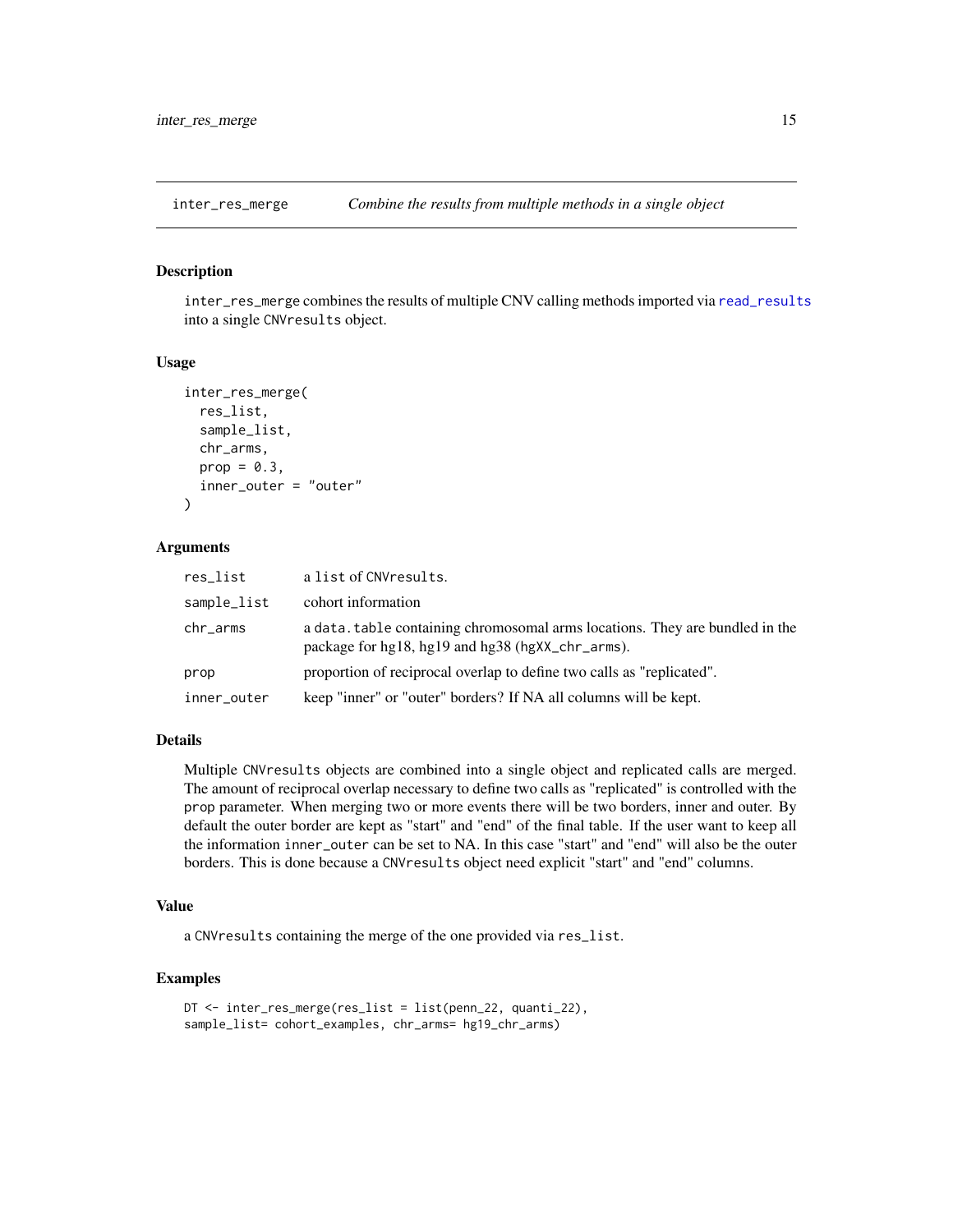<span id="page-15-0"></span>

Plot markers raw data in a CNV region for a trio

#### Usage

lrr\_trio\_plot(cnv, raw\_path, sample\_list, results)

#### Arguments

| cnv,         | a data. table containig one single line of CNVs calling results.                                                                         |
|--------------|------------------------------------------------------------------------------------------------------------------------------------------|
| raw_path,    | character, the path where raw data processed by read_NGS_raw or read_final report_raw.                                                   |
| sample_list. | minimal cohort metadata, a data. table produced by the function read_metadt.                                                             |
| results,     | a data. table, the output of read results.                                                                                               |
|              | This function plot the raw data in the regions of interest in order to visually<br>confirm the presence of a good de novo CNV candidate. |

#### Value

a list containing the ggplot2 object.

| markers_examples | Markers file for the runnable examples It comes from CNV calling on |
|------------------|---------------------------------------------------------------------|
|                  | array data from a subset of the 1000 Genomes project, see vignettes |
|                  | for more details.                                                   |

#### Description

Markers file for the runnable examples It comes from CNV calling on array data from a subset of the 1000 Genomes project, see vignettes for more details.

#### Usage

```
markers_examples
```
#### Format

An object of class data.table (inherits from data.frame) with 115377 rows and 5 columns.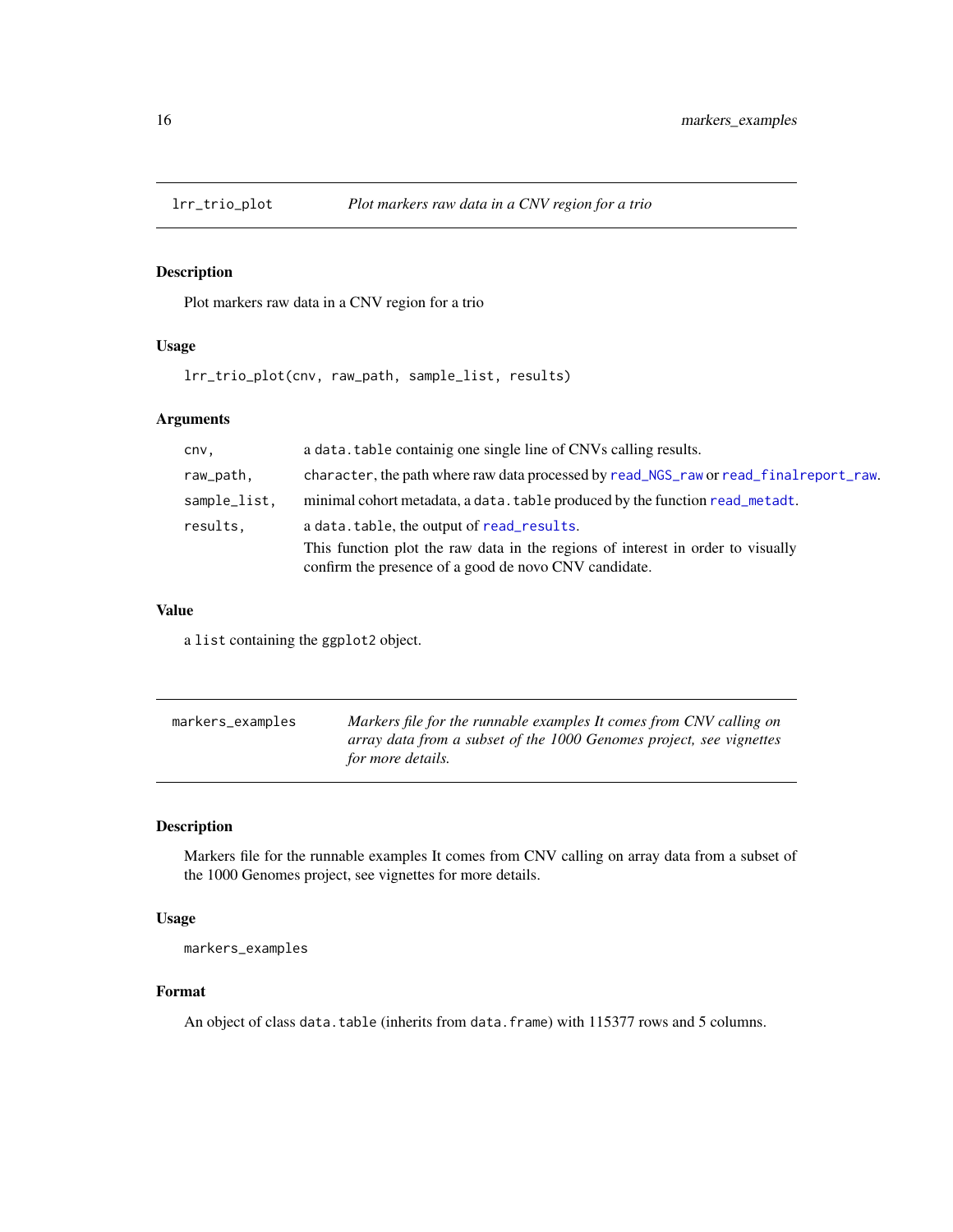<span id="page-16-1"></span><span id="page-16-0"></span>

merge\_calls screen the segments of a sample and merge adjacent calls with equal GT if close enough

#### Usage

merge\_calls( $DT_in$ , prop = 0.3)

#### Arguments

| DT in | a data. table in the format of read_results output.                                                           |
|-------|---------------------------------------------------------------------------------------------------------------|
| prop  | numeric value that multiplied by the length of a call gives the range where adja-<br>cent calls are searched. |

#### Details

This function takes a CVNResults object and try to merge adjacent calls (having equal GT and being close enough). It is designed to process one sample at the time and is integrated in the function [read\\_results](#page-23-1). It is not suggested to use it stand-alone. The merging is done starting from the larger calls, on adjacent call with equal GT in a range of +/- length\*prop, trough several iterations until no more calls can be merged.

#### Value

a CNVresults, DT\_in processing result.

#### Examples

```
# with merge
DT <- read_results(DT_path = system.file("extdata", "chrs_14_22_cnvs_penn.txt",
package = "CNVgears"), res_type = "file", DT_type = "TSV/CSV", chr_col = "chr",
start_col = "posStart", end_col = "posEnd", CN_col = "CN", samp_ID_col = "Sample_ID",
sample_list = cohort_examples, markers = markers_examples, method_ID = "P")
# without
DT <- read_results(do_merge = FALSE, DT_path = system.file("extdata", "chrs_14_22_cnvs_penn.txt",
package = "CNVgears"), res_type = "file", DT_type = "TSV/CSV", chr_col = "chr",
start_col = "posStart", end_col = "posEnd", CN_col = "CN", samp_ID_col = "Sample_ID",
sample_list = cohort_examples, markers = markers_examples, method_ID = "P")
```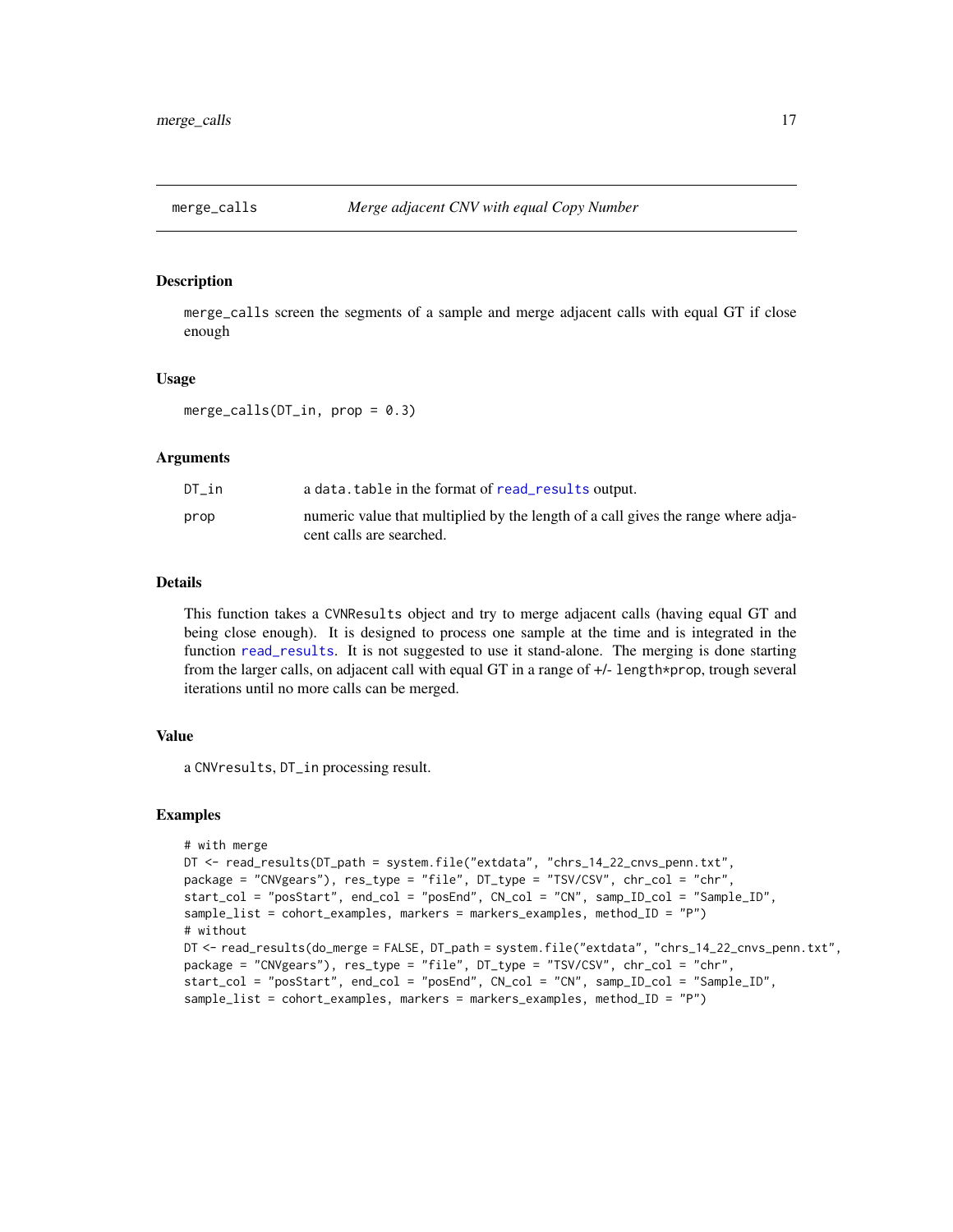<span id="page-17-0"></span>penn\_22 *Chromosome 22 PennCNV example results for the runnable examples The results of CNV calling using the program PennCNV on array data from a subset of the 1000 Genomes project, see vignettes for more details. Only chromosome 22 was kept in order to keep the object small.*

#### Description

Chromosome 22 PennCNV example results for the runnable examples The results of CNV calling using the program PennCNV on array data from a subset of the 1000 Genomes project, see vignettes for more details. Only chromosome 22 was kept in order to keep the object small.

#### Usage

penn\_22

#### Format

an object of CNVresults class.

| quanti_22 | Chromosome 22 OuantiSNP example results for the runnable exam-      |
|-----------|---------------------------------------------------------------------|
|           | ples. The results of CNV calling using the program QuantiSNP on     |
|           | array data from a subset of the 1000 Genomes project, see vignettes |
|           | for more details. Only chromosome 22 was kept in order to keep the  |
|           | <i>object small.</i>                                                |
|           |                                                                     |

#### Description

Chromosome 22 QuantiSNP example results for the runnable examples. The results of CNV calling using the program QuantiSNP on array data from a subset of the 1000 Genomes project, see vignettes for more details. Only chromosome 22 was kept in order to keep the object small.

#### Usage

quanti\_22

#### Format

an object of CNVresults class.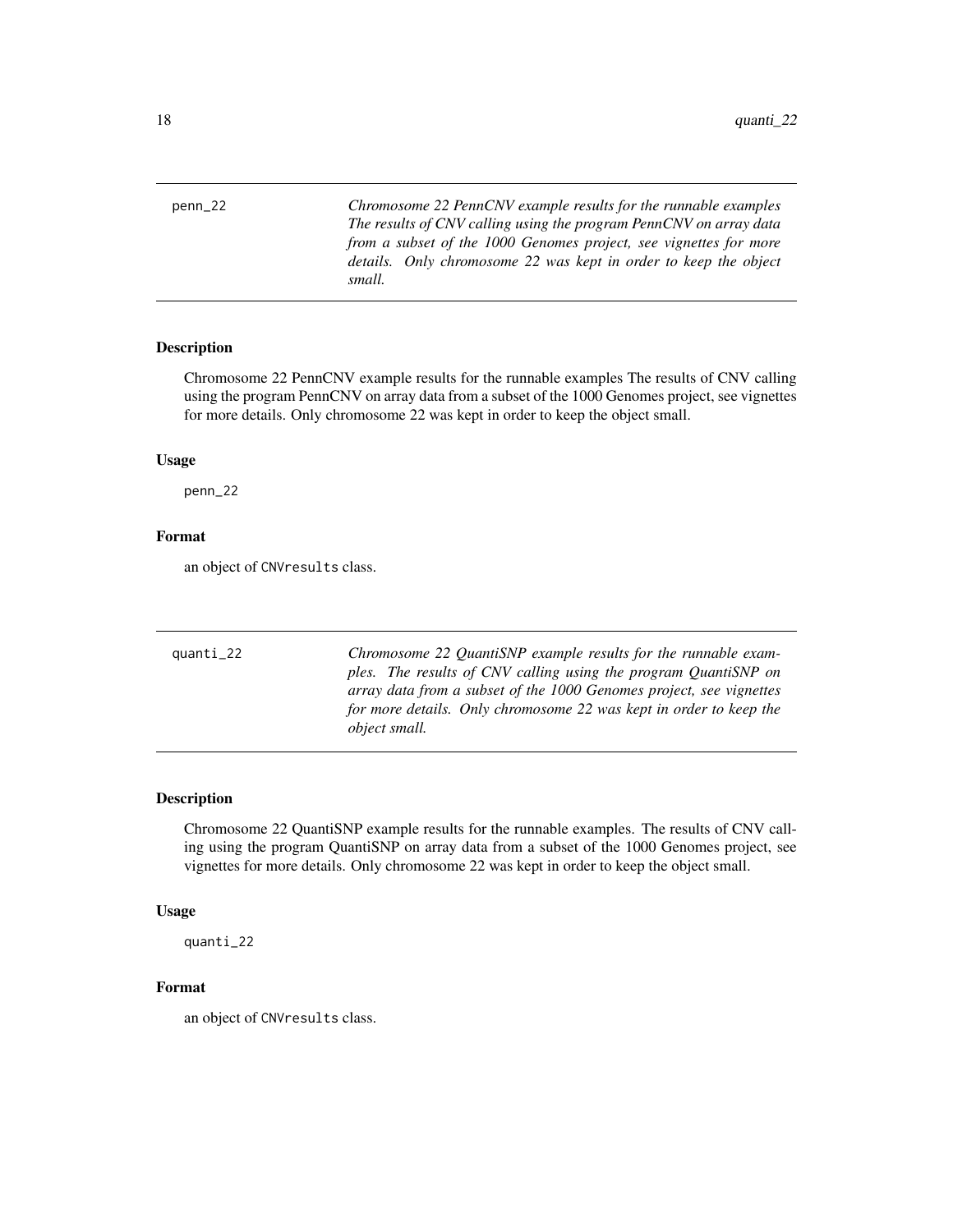<span id="page-18-1"></span><span id="page-18-0"></span>read\_finalreport\_raw *Read Illumina array raw data*

#### Description

read\_finalreport handles inputs of data in FinalReport-like format

#### Usage

```
read_finalreport_raw(
 DT_path,
  rds_path,
 pref,
  suff,
  sample_list,
 markers,
 chr\_col = "Chr",pos_col = "Position",
 LRR_col = "Log R Ratio",
 BAF_col = "B Allele Freq"
)
```
#### Arguments

| $DT$ -path,   | character, the path to the directory with the raw data (i.e. the splitted final re-<br>ports)                   |
|---------------|-----------------------------------------------------------------------------------------------------------------|
| rds_path,     | path to the directory where RDS should be stored.                                                               |
| pref, suff,   | eventual prefix an suffix (e.g. ".txt"). If not necessary must be set to NA.                                    |
| sample_list,  | a data.table, the output of read_metadt.                                                                        |
| markers,      | a data.table, the output of read_NGS_intervals or read_finalreport_snps,<br>depending on the initial data type. |
| chr_col,      | name of the column containing the chromosome information in the input file.<br>Default is "Chr".                |
| pos_col,      | name of the column containing the SNPs position information in the input file.<br>Default is "Position".        |
| $LRR_{col}$ , | name of the column containing the LRR information in the input file. Default is<br>"Log R Ratio".               |
| BAF_col,      | name of the column containing the BAF information in the input file. Default is<br>"B Allele Freq".             |

#### Details

This function handles the input, pre-processing and temporary storage (as RDS files) of the the markers-level raw data for each sample starting from FinalReport-like files (any plain text file with columns header can be read). Input must be one file per sample.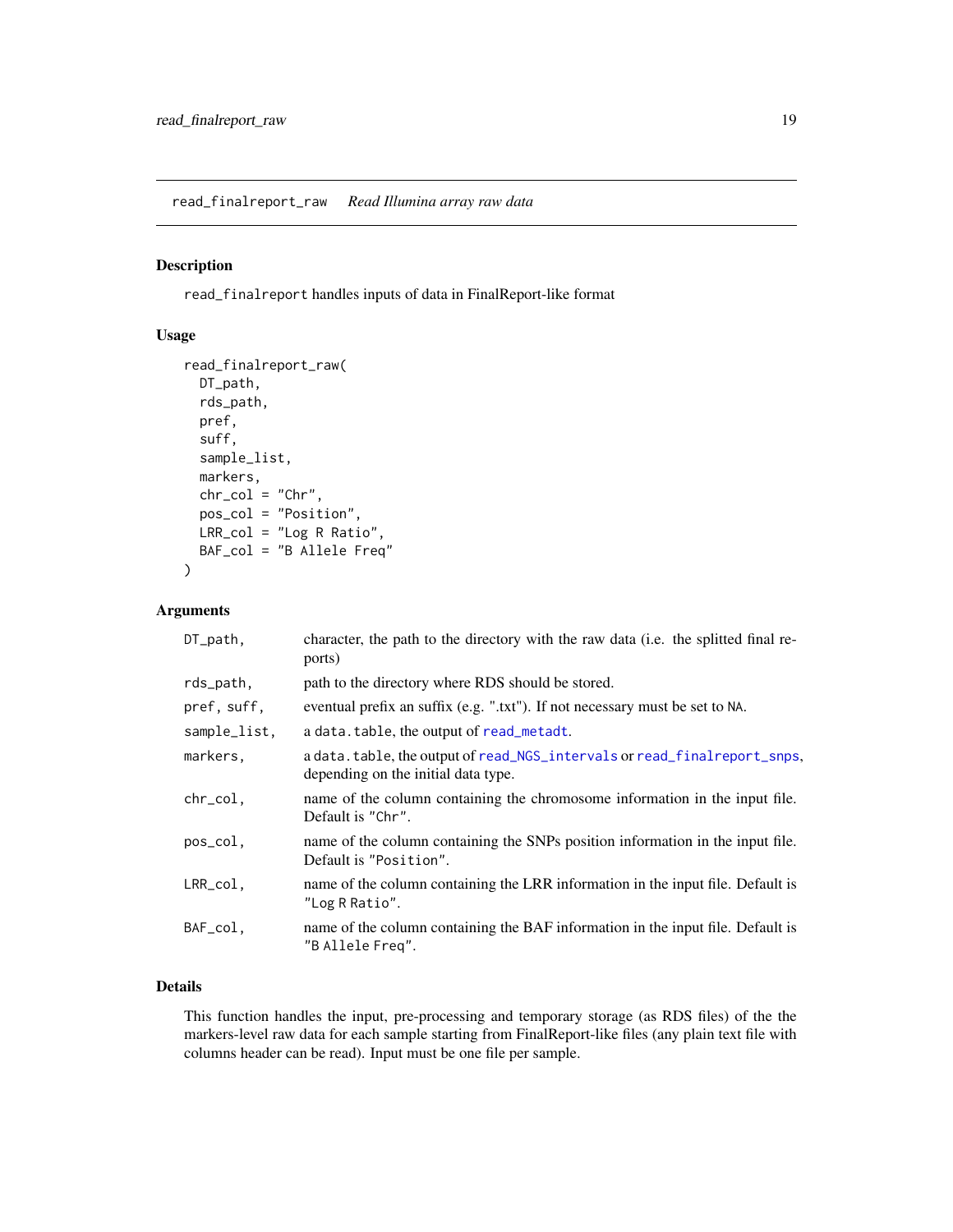<span id="page-19-0"></span>nothing, this function saves the results on disk.

#### Examples

```
read_finalreport_raw(DT_path = system.file("extdata", package = "CNVgears"),
                   pref = "Final_report_example", suff = ".txt",
                    rds_path = file.path("tmp_RDS"),
                   markers = markers_examples,
                    sample_list = cohort_examples[sample_ID == "NA12878", ])
```
<span id="page-19-1"></span>read\_finalreport\_snps *Read Illumina array raw data*

#### Description

read\_finalreport handles inputs of data in FinalReport-like format

#### Usage

```
read_finalreport_snps(
 DT_path,
 mark_ID_col = "SNP Name",
 chr_{col} = "Chr",pos_col = "Position"
)
```
#### Arguments

| $DT$ _path,  | path to the input file.                                                                                  |
|--------------|----------------------------------------------------------------------------------------------------------|
| mark_ID_col, | name of the column containing the SNP ID information in the input file. Default<br>is "SNP Name".        |
| chr_col,     | name of the column containing the chromosome information in the input file.<br>Default is "Chr".         |
| pos_col.     | name of the column containing the SNPs position information in the input file.<br>Default is "Position". |

## Details

This function is used to load data in FinalReport like format into a data.table containing the SNPs markers information (i.e. chromosome and position). The function expect a single file where each markers is present one single time. Similar files are often required or produced by the calling algorithm/pipeline, e.g. the PFB file in PennCNV can be used here.

#### Value

a data.table, will be of Markers class in future versions.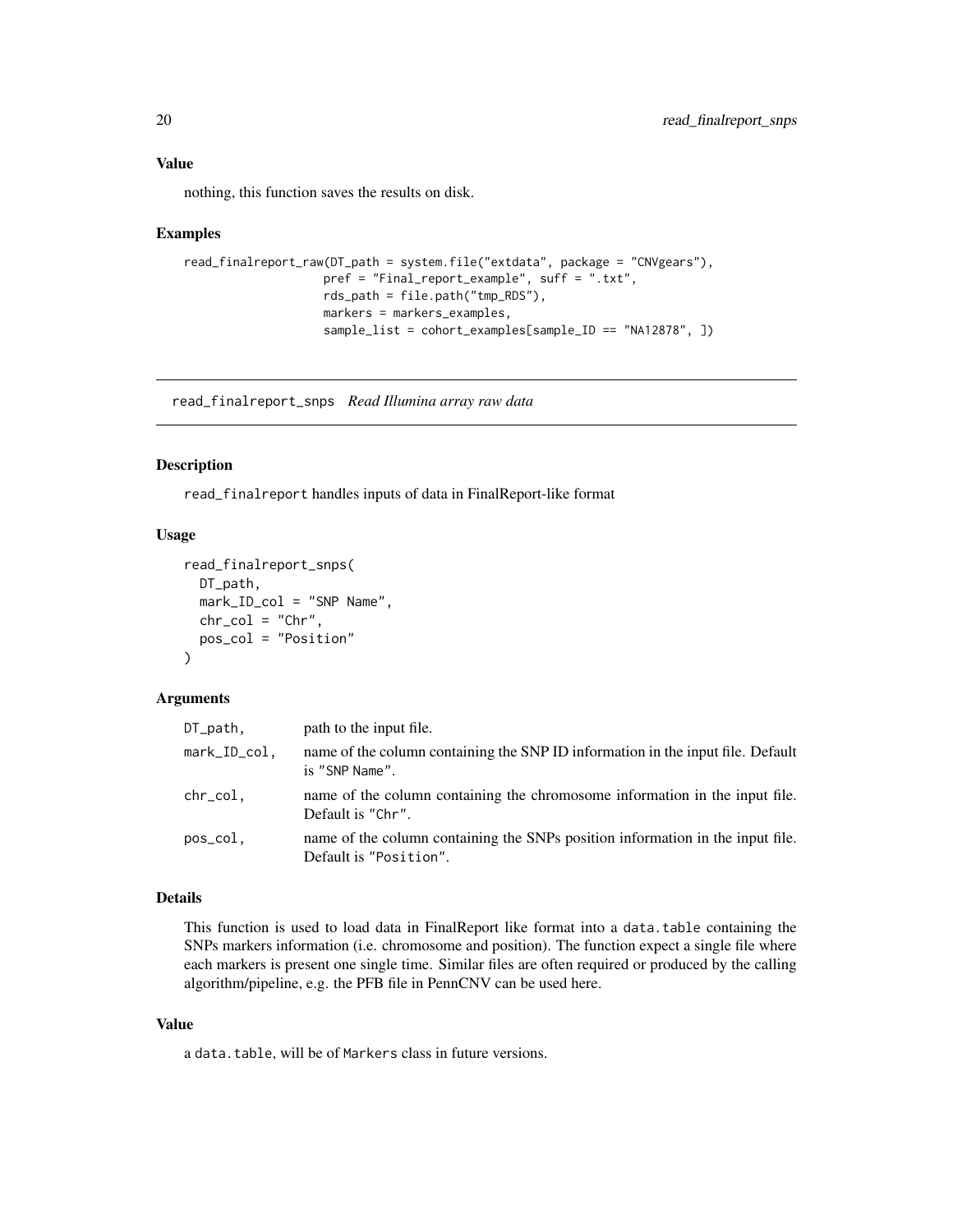#### <span id="page-20-0"></span>read\_metadt 21

#### Examples

```
DT <- read_finalreport_snps(system.file("extdata", "SNP.pfb", package = "CNVgears"),
mark_ID_col = "Name", chr_col = "Chr", pos_col = "Position")
```
<span id="page-20-1"></span>read\_metadt *Read sample file with minimal metadata*

#### Description

read\_medaDT handles the input of the sample table (sampleID, sex, role, famID) in a standardized format.

#### Usage

```
read_metadt(
  DT_path,
  sample_ID_col = "sample_ID",
  sex\_col = "sex",role_col = "role",
  fam\_ID\_col = "fam\_ID")
```
#### Arguments

| DT_path       | path to the input file.                                                      |
|---------------|------------------------------------------------------------------------------|
| sample_ID_col | name of the columns containing the sample ID in the original file;           |
| sex_col       | name of the columns containing the sex information in the original file;     |
| role_col      | name of the columns containing the role information ID in the original file; |
| fam_ID_col    | name of the columns containing the family ID in the original file;           |

#### Details

This function is needed in the first step of virtually every analysis. The input data must have at least the following columns:

- sample ID, self describing;
- sex, ideally in 1/2 format, for males and females, however also "male"/"female" or "Male"/"Female" are accepted;
- role, role of the sample in the family, either "father", "mother", "proband" or "sibling";
- family ID, self describing.

Actual name and order of the columns in the file is not relevant since they are passed to the function via parameter. Since the function in this package are optimized for family based studies, family ID and role information for each sample are required, however if the user is interested only, as an example, in CNVRs computation, genic content annotation or identification of calls in IG regions and does not have such information "role" and famID can be "NA". Note that doing so some functions won't be usable.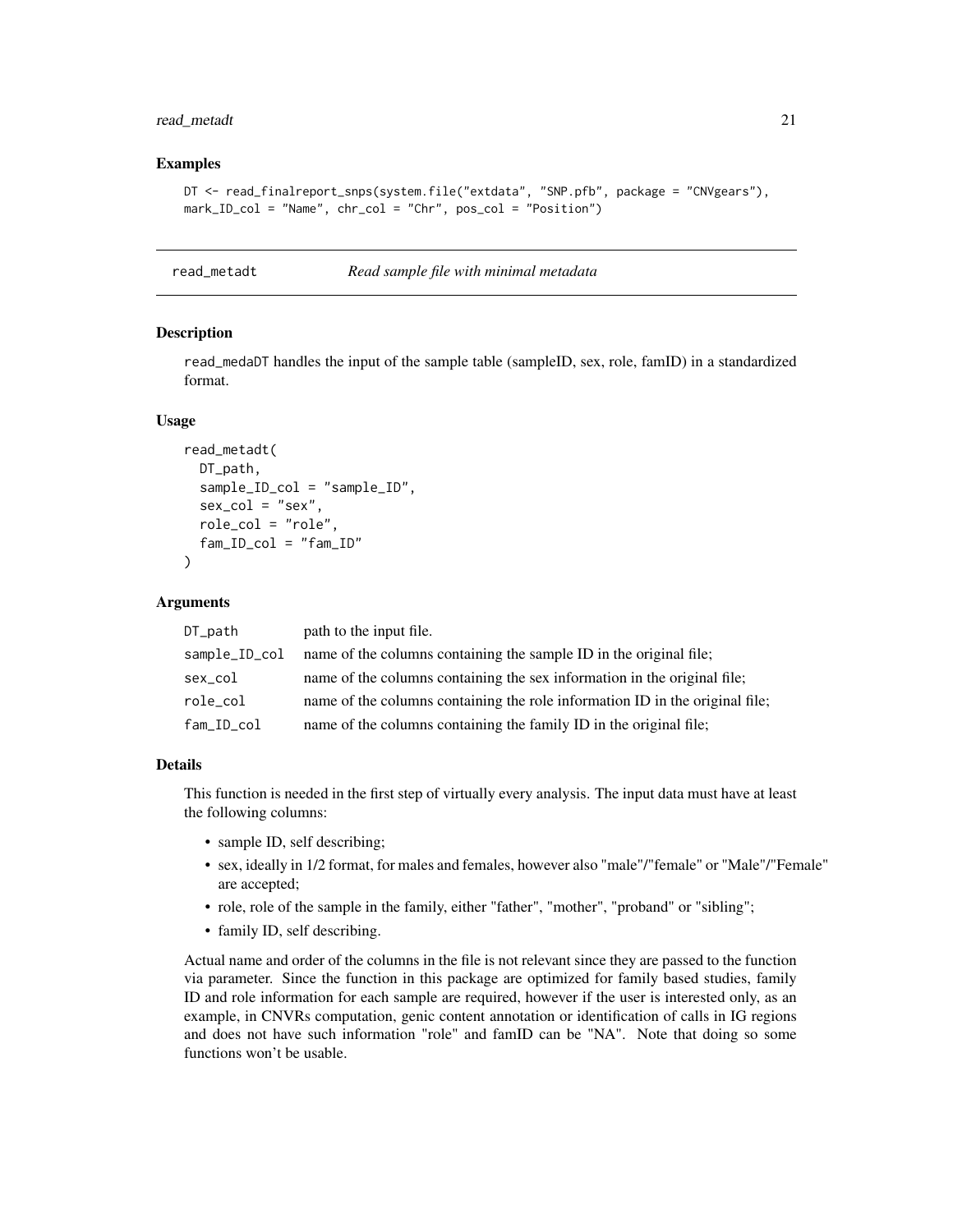#### <span id="page-21-0"></span>Value

cohort metatadata object, a data.table. Will be of the SampleList class in future versions.

#### Examples

```
DT <- read_metadt(DT_path = system.file("extdata", "cohort.ped", package = "CNVgears"),
sample_ID_col = "Individual ID", fam_ID_col = "Family ID", sex_col = "Gender",
role_col = "Role")
```
<span id="page-21-1"></span>read\_NGS\_intervals *Read genomic intervals*

#### Description

read\_intervals handles inputs of data used as the markers in CNVs calling/segmentation using NGS data (WES or WGS)

#### Usage

```
read_NGS_intervals(
 DT_path,
  chr_{col} = "CONTIG",start_col = "START",
  end_{col} = "END"
)
```
#### Arguments

| DT_path,   | path to the input file.                                                     |
|------------|-----------------------------------------------------------------------------|
| chr_col.   | name of the column containing the chromosome information in the input file. |
| start_col. | name of the column containing the start information in the input file.      |
| end_col,   | name of the column containing the end information in the input file.        |

#### Details

This function is used to load data in interval list or BED like formats into a data.table that integrates with the other functions of the package. This is usually done at the beginning of a project involving CNVs calling/segmentation on NGS data (WES or WGS) pipelines' results analysis. The function should automatically skip any eventual header. The parameters default values are for file in GATK interval list like format.

#### Value

a data.table, will be of Markers class in future versions.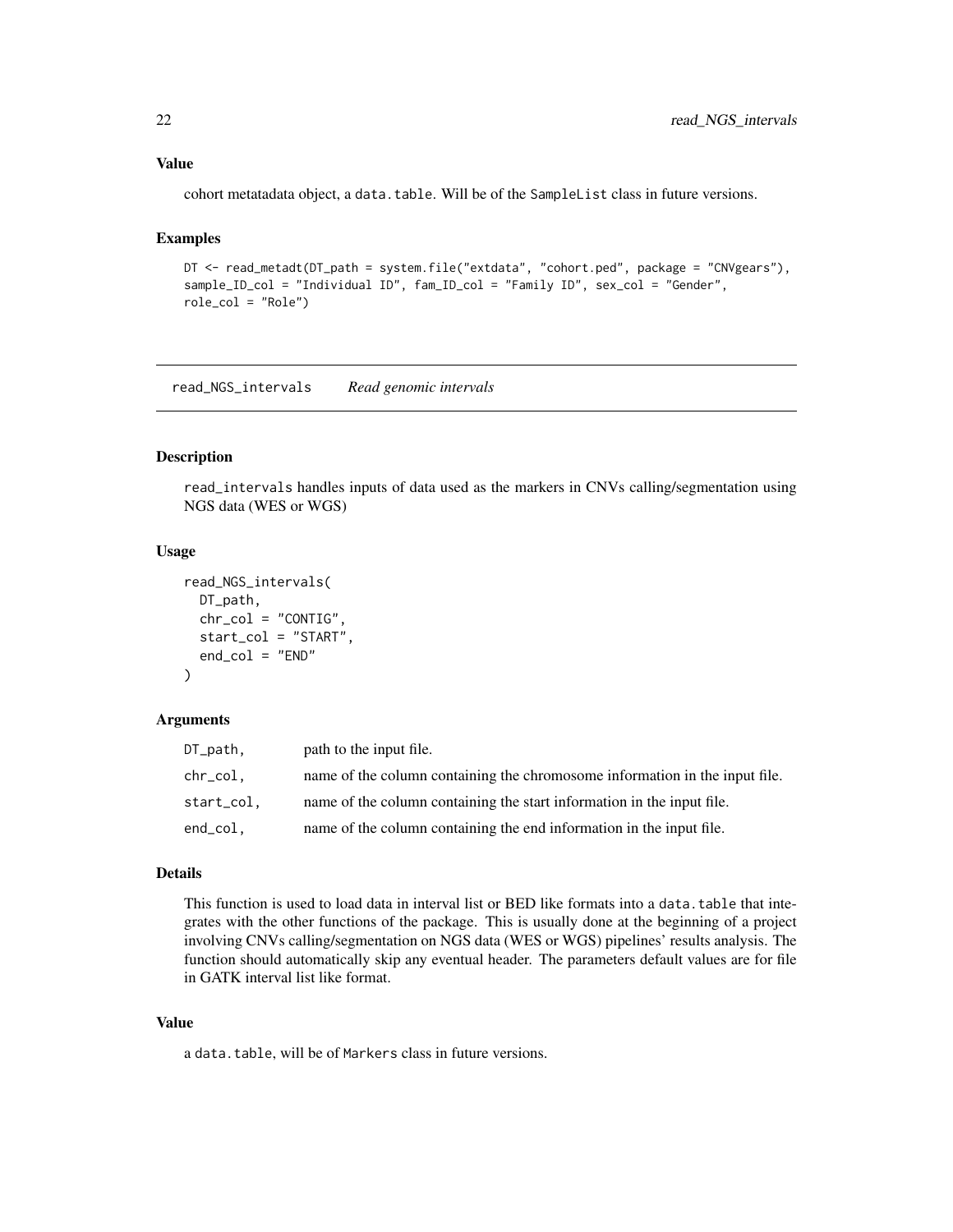## <span id="page-22-0"></span>Examples

```
read_NGS_intervals(DT_path = system.file("extdata", "markers_WES_example.tsv",
package = "CNVgears"), chr_col = "chr", start_col = "start", end_col = "end")
```
<span id="page-22-1"></span>read\_NGS\_raw *Read raw copyratio/LRR data for NGS intervals*

#### Description

read\_NGS\_raw

#### Usage

```
read_NGS_raw(
 DT_path,
 rds_path,
 pref,
 suff,
 chr_col,
  start_col,
  end_col,
 raw_col,
 raw_type,
  sample_list,
 markers
)
```
#### Arguments

| DT_path,     | path to the input file.                                                                                                                        |
|--------------|------------------------------------------------------------------------------------------------------------------------------------------------|
| rds_path,    | path to the directory where RDS should be stored.                                                                                              |
| pref, suff,  | eventual prefix an suffix (e.g. ".txt"). If not necessary must be set to NA.                                                                   |
| chr_col,     | name of the column containing the chromosome information in the input file.                                                                    |
| start_col,   | name of the column containing the start information in the input file.                                                                         |
| end_col,     | name of the column containing the end information in the input file.                                                                           |
| raw_col,     | name of the column containing the marker-level raw data in the input file.                                                                     |
| raw_type,    | character, it describes the format in which the LRR-like data is give. Can be<br>either "log2R", "numeric_CN" or "copyratio", see description. |
| sample_list, | a data. table, the output of read_metadt.                                                                                                      |
| markers,     | a data.table, the output of read_NGS_intervals or read_finalreport_snps,<br>depending on the initial data type.                                |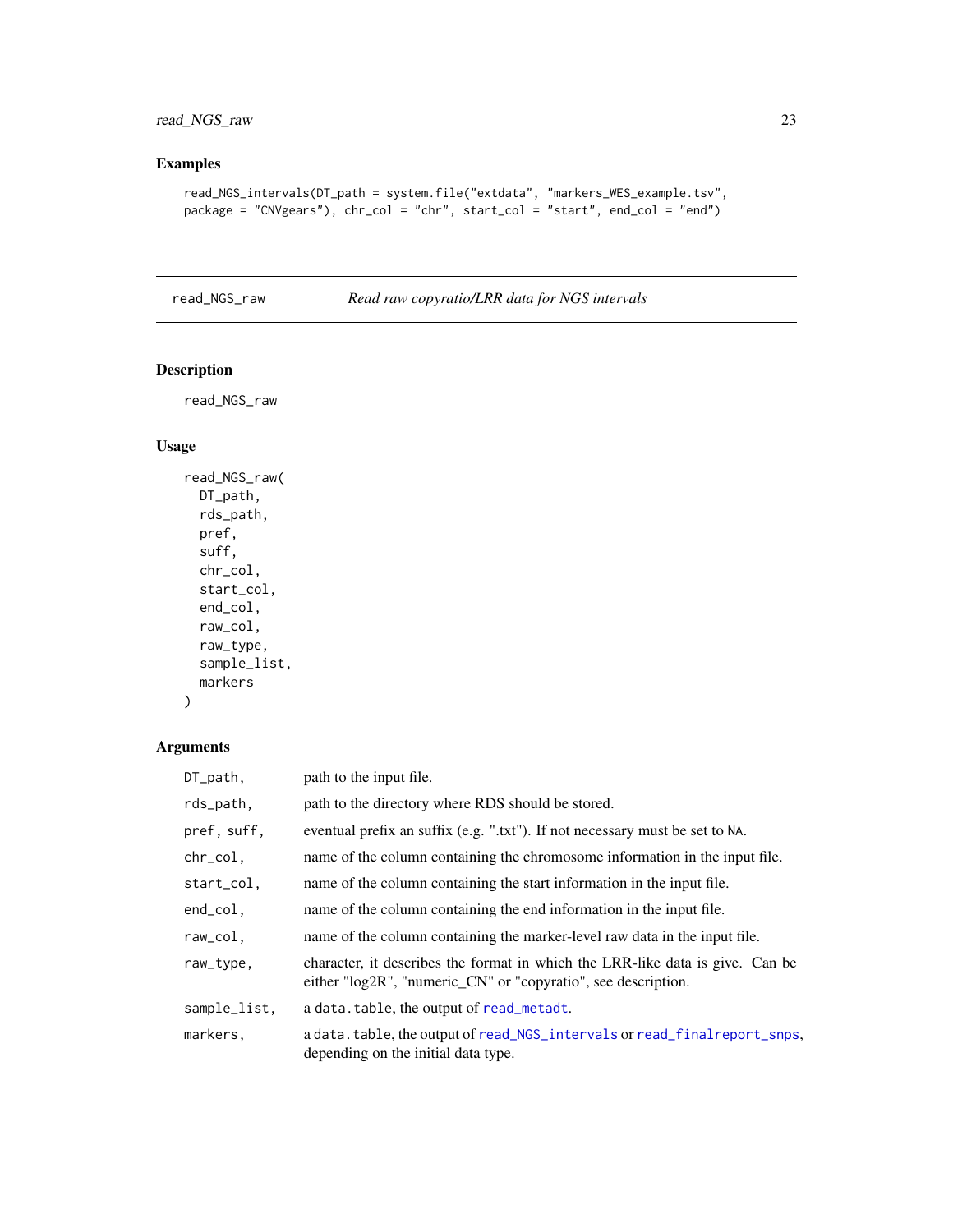#### <span id="page-23-0"></span>Details

This function handles the input, pre-processing and temporary storage (as RDS files) of the the markers-level raw data for each sample. Those are mostly required for CNVs inheritance detection. Any marker-level log2R-like measure is supported, given that, for somatic chromosomes: \$\$LRR  $= \log 2R = \log 2(CopyRatio) = \log 2(numeric_CN/2*)$ \$\$ Input must be one file per sample.

#### Value

nothing, this function saves the results on disk.

<span id="page-23-1"></span>read\_results *Read CNVs calling or semgentation results*

#### Description

read\_results takes the results of a CNVs calling pipeline and return them in a standardized object.

#### Usage

```
read_results(
 DT_path,
 res_type,
 DT_type,
  pref = NA,suff = NA,
  sample_list,
 markers,
  chr_col,
  start_col,
  end_col,
 CN_col,
  samp_ID_col,
  end_vcf = "END",CN_vcf = "CN",do_merge = TRUE,
 merge_prop = 0.5,
 method_ID
```
#### )

#### Arguments

| $DT$ _path, | path to the directory containing the individual files, if res_type is set to "direc-<br>tory" or to the single file if res_type is set to "file". |
|-------------|---------------------------------------------------------------------------------------------------------------------------------------------------|
| res_type,   | can be either "directory" or "file", indicates whether the function must expect a<br>single file for all samples or one file per sample.          |
| $DT_type$ , | can be either "VCF" or "TSV/CSV", indicate the file type.                                                                                         |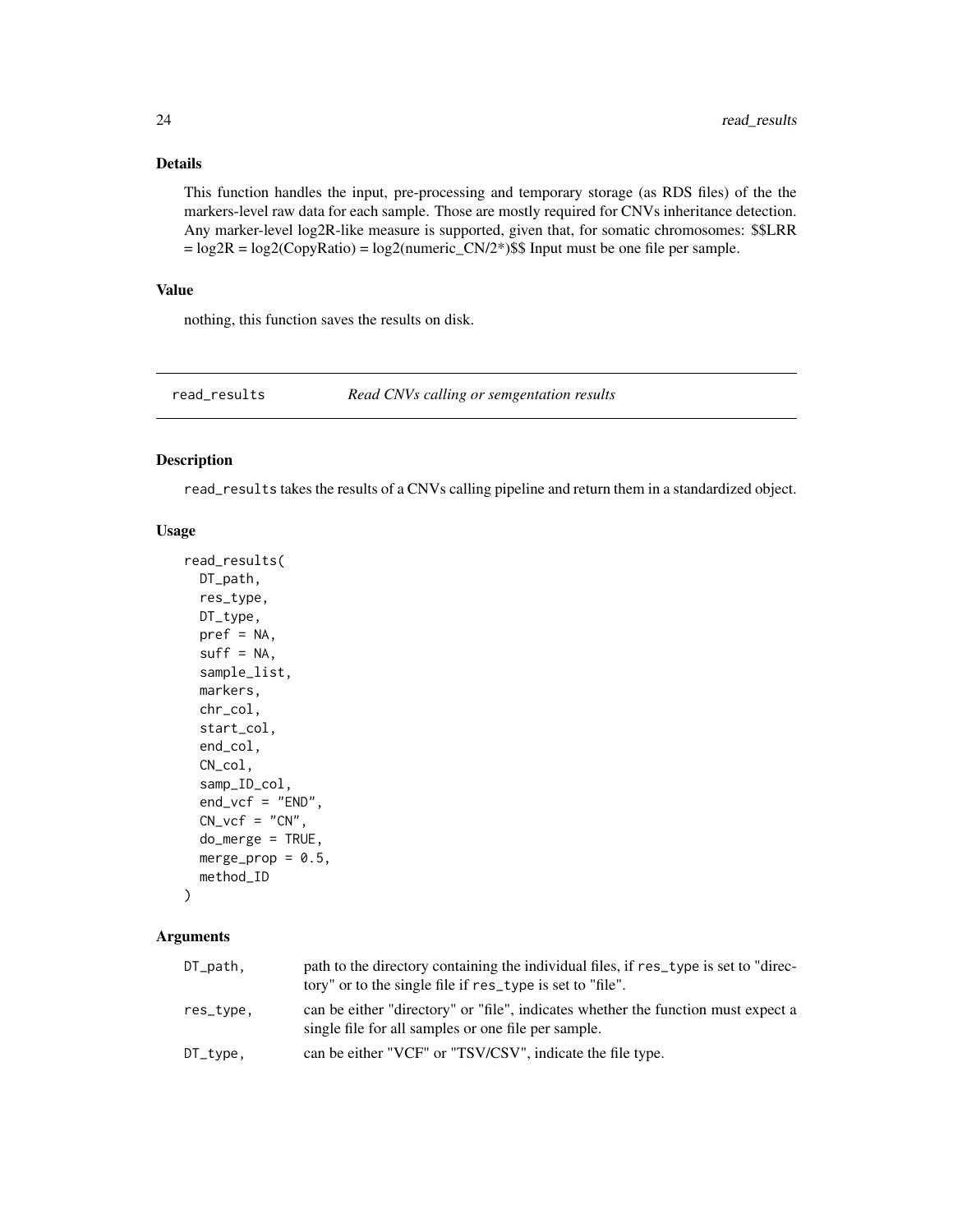<span id="page-24-0"></span>read\_results 25

| pref, suff,  | eventual prefix an suffix (e.g. ".txt") to the files to be used when res_type is set<br>to "directory". If not necessary must be set to NA.                                              |
|--------------|------------------------------------------------------------------------------------------------------------------------------------------------------------------------------------------|
| sample_list, | minimal cohort metadata, a data. table produced by the function read_metadt.                                                                                                             |
| markers,     | a data. table containing the marker list, the output read_finalreport_snps<br>with DT_type set to "markers" or read_NGS_intervals.                                                       |
| chr_col,     | name of the column containing the chromosome information in the input data.                                                                                                              |
| start_col,   | name of the column containing the start information in the input data.                                                                                                                   |
| end_col,     | name of the column containing the end information in the input data.                                                                                                                     |
| $CN_{col}$ , | name of the column containing the Copy Number information in the input data.                                                                                                             |
| samp_ID_col, | name of the column containing the sample ID information in the input file, re-<br>quired if res_type is set to "file".                                                                   |
| end_vcf,     | name of the field containing the segment end information in the VCF file $(s)$ ,<br>passed to the function read_vcf.                                                                     |
| $CN_vcf,$    | name of the field containing the segment copy number information in the VCF<br>$file(s)$ , passed to the function read_vcf.                                                              |
| do_merge,    | logical, indicates whether the function merge_calls should be automatically<br>called for each sample (strongly suggested).                                                              |
| merge_prop   | minimum reciprocal overlap proportion in order to merge.                                                                                                                                 |
| method_ID,   | character identifying the method (algorithms/pipeline), one letter code is strongly<br>encouraged (e.g. "P" for PennCNV and "M" for GATK ModSeg). Numeric are<br>converted to character. |

#### Details

This function aims to convert a variety of possible types of CNVs calling/segmentation pipelines and/or algorithms results into a standardized format in order to easily integrate with the other functions in this package. Currently two main files type and two main file-organization structures are considered, for a total of four generic situations:

- VCF files, one per sample (e.g. the results of GATK gCNV pipeline);
- VCF file, all sample of a cohort in the same file (not yet fully implemented);
- TSV/CSV file, one file per sample (e.g. the results of GATK ModSeg pipeline, or the results of running "manually" PennCNV);
- TSV/CSV file, all samples of a cohort in the same file (e.g. the results of EnsembleCNV).

If multiple files containing results for multiple samples are present (e.g. the results of PennCNV joint calling on trios) at the moment it is recommended that the user concatenated those individual file in a single one prior loading them with read\_results. Note that any line occurring before the columns header are automatically skipped by fread.

#### Value

a CNVresults object.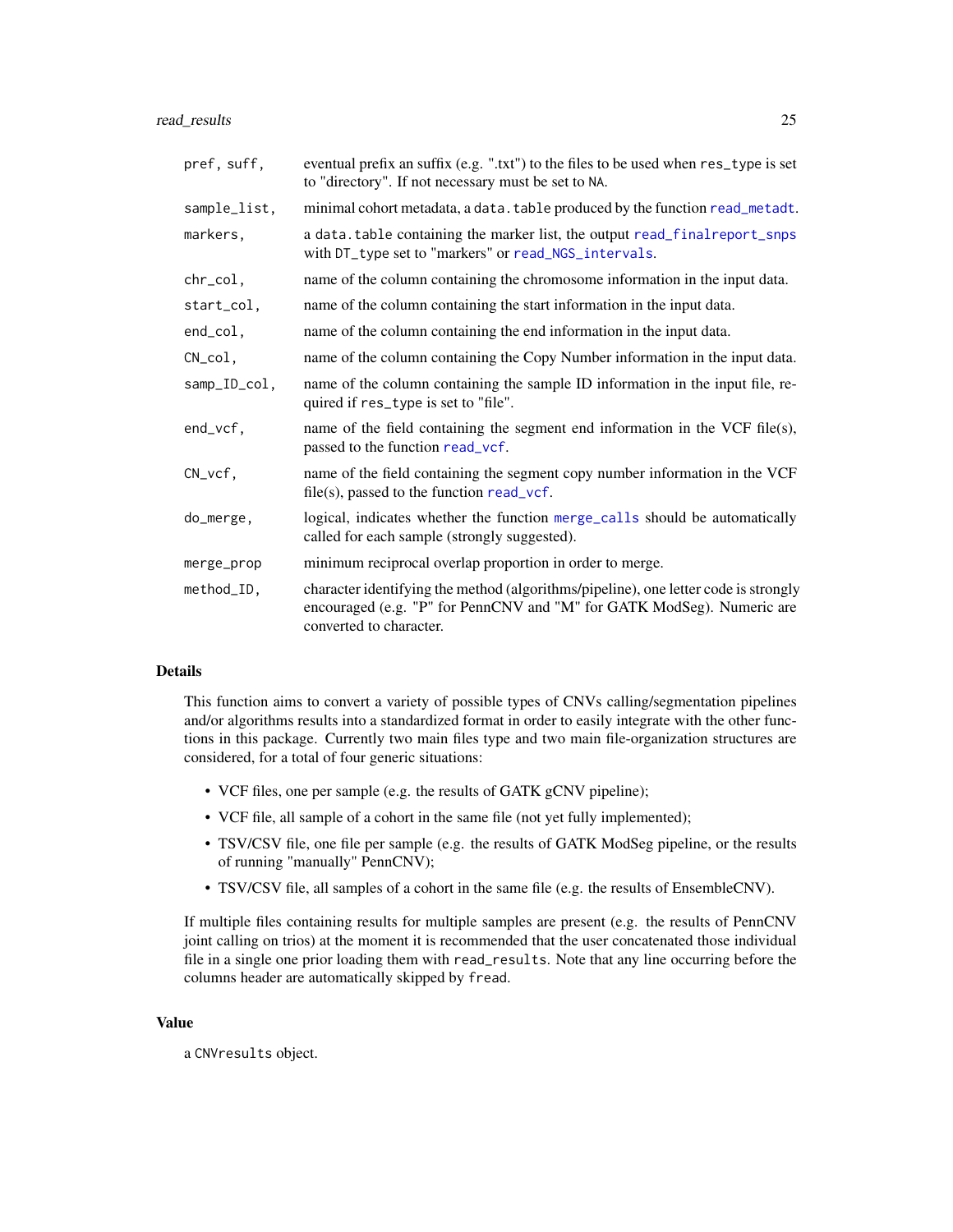#### Examples

```
DT <- read_results(DT_path = system.file("extdata", "chrs_14_22_cnvs_penn.txt",
package = "CNVgears"), res_type = "file", DT_type = "TSV/CSV", chr_col = "chr",
start_col = "posStart", end_col = "posEnd", CN_col = "CN", samp_ID_col = "Sample_ID",
sample_list = cohort_examples, markers = markers_examples, method_ID = "P")
```
<span id="page-25-1"></span>read\_vcf *Convert a VCF file of genomics segments into a* data.table

#### **Description**

read\_vcf read a VCF file into a data.table

#### Usage

```
read_vcf(
 DT_path,
  end\_vcf = "END",CN_vcf = "CN",samples = NA,
  explore = FALSE
)
```
#### Arguments

| DT_path  | path to the file.                                                                                                              |
|----------|--------------------------------------------------------------------------------------------------------------------------------|
| end_vcf  | name of the field containing the segment end information.                                                                      |
| $CN_vcf$ | name of the field containing the segment copy number information.                                                              |
| samples  | NA by default, if a character vector is provided is used to identify and select<br>samples in a VCF containing multiple ones.  |
| explore  | logic, FALSE by default. If TRUE the file in DT_path is not loaded, instead, several<br>info about the VCF fields are printed. |

#### Details

This function use readVcf from VariantAnnotation to read VCF files, then it select only the necessary columns (for the purpose of CNVs calling results analysis) and convert it to a data.table. Can also be used to check the names of the necessary fields (end and copy number) if not already known, using the parameter explore. By default it expect a file containing data for a single sample (e.g. the results of gCNV from GATK), but it can process files containing multiple samples if a character vector containing the IDs is given to the parameter samples.

#### Value

a CNVresults from the VCF results conversion.

<span id="page-25-0"></span>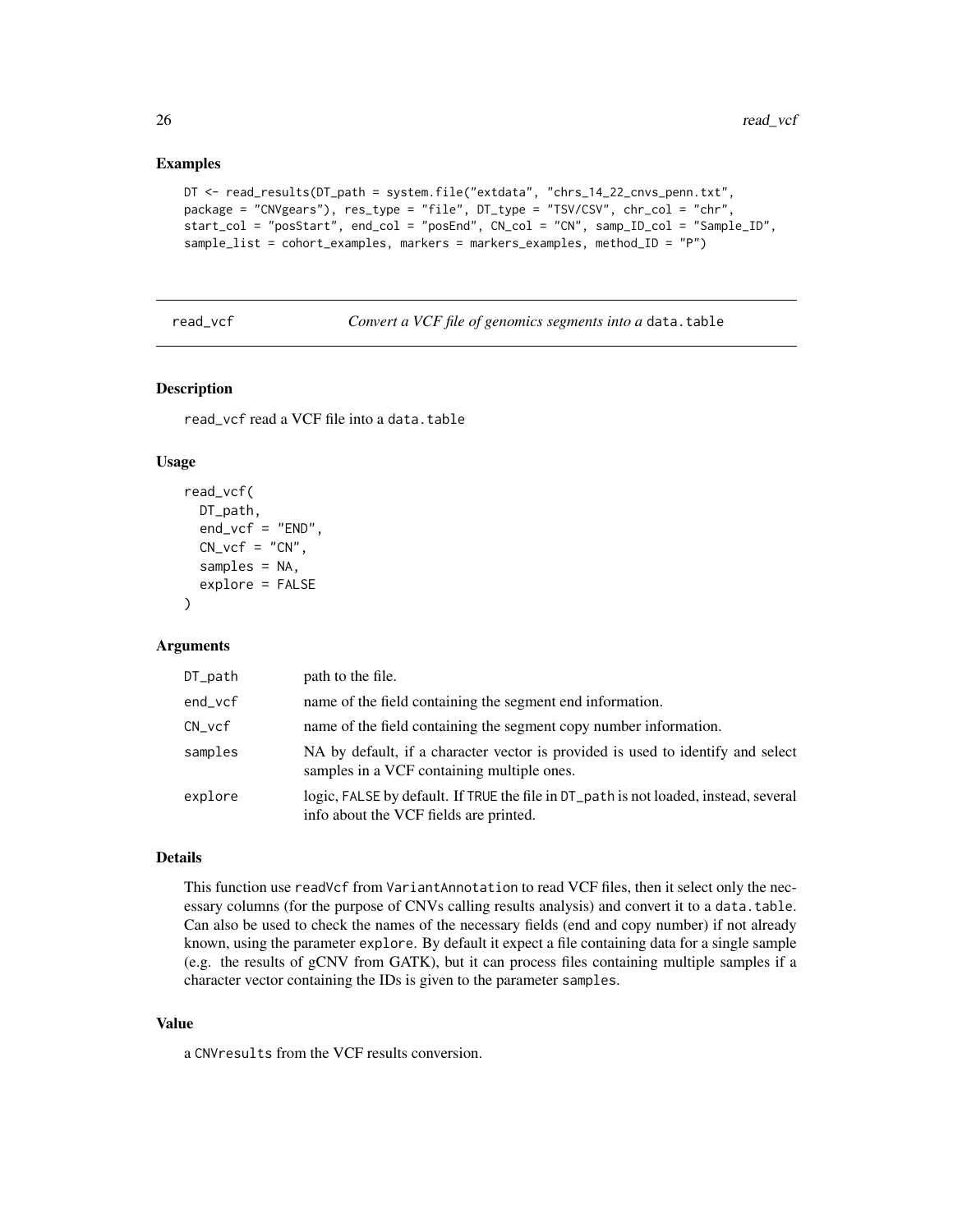#### <span id="page-26-0"></span>summary.CNVresults 27

#### Examples

```
read_vcf(DT_path = system.file("extdata", "VCF_res_example.vcf", package = "CNVgears"))
read_vcf(DT_path = system.file("extdata", "VCF_res_example.vcf", package = "CNVgears"),
explore = TRUE)
```
summary.CNVresults *Explore CNV calling results prior filtering*

#### Description

Explore CNV calling results prior filtering

#### Usage

```
## S3 method for class 'CNVresults'
summary(object, sample_list, markers, plots_path = NA, ...)
```
#### Arguments

| object,      | a data.table, the output of read_results.                                                                                                                                                                                                                                                                                                                                                                                                        |
|--------------|--------------------------------------------------------------------------------------------------------------------------------------------------------------------------------------------------------------------------------------------------------------------------------------------------------------------------------------------------------------------------------------------------------------------------------------------------|
| sample_list. | a data. table, the output of read_metadt.                                                                                                                                                                                                                                                                                                                                                                                                        |
| markers.     | a data.table, the output of read_NGS_intervals or read_finalreport_snps,<br>depending on the initial data type.                                                                                                                                                                                                                                                                                                                                  |
| plots_path,  | path where the plots should be saved, if NA no plot is produced.                                                                                                                                                                                                                                                                                                                                                                                 |
| $\ddots$     | compatibility                                                                                                                                                                                                                                                                                                                                                                                                                                    |
|              | This function produce several summary statistics on the CNVs results in input.<br>Ideally, it should be used interactively, together with cleaning filter. Some<br>information is printed on the console (mostly summary() on several character-<br>istics of the results and the cohort), several plots can be produced and saved in<br>the user specified location. Finally the function also return a data, table of<br>sample-level summary. |

#### Value

a data.table with summary statistics for the samples in the cohort.

#### Examples

DT <- summary(penn\_22, cohort\_examples, markers\_examples)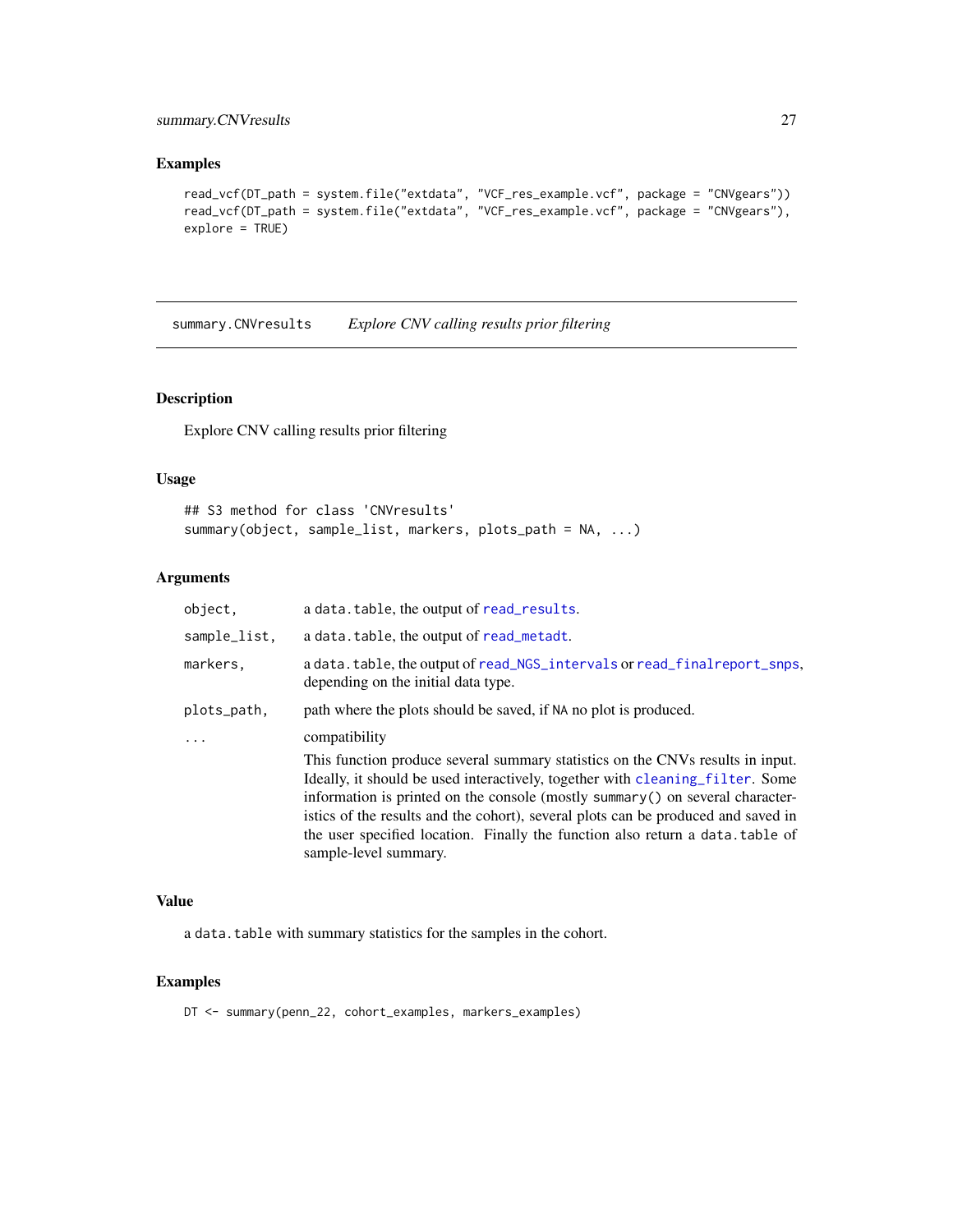<span id="page-27-1"></span><span id="page-27-0"></span>

Generate blacklist for telomeric and centromeric regions

#### Usage

```
telom_centrom(DT_in, telom = TRUE, centrom = TRUE, region = 50000)
```
#### Arguments

| $DT\_in$ . | a data, table with start, and centromere position for each chromosome. For<br>the assemblies hg18, hg19 and hg38 this is provided in the package. |
|------------|---------------------------------------------------------------------------------------------------------------------------------------------------|
| telom.     | logical, should be telomeric blacklist be produced?                                                                                               |
| centrom,   | logical, should be centromeric blacklist be produced?                                                                                             |
| region.    | integer. How many basepairs large should the regions be? The centromeric<br>region will be twice this large.                                      |

#### Value

, a data.table that can be passed to [cleaning\\_filter](#page-2-1) as blacklist.

## Examples

DT <- telom\_centrom(hg19\_start\_end\_centromeres)